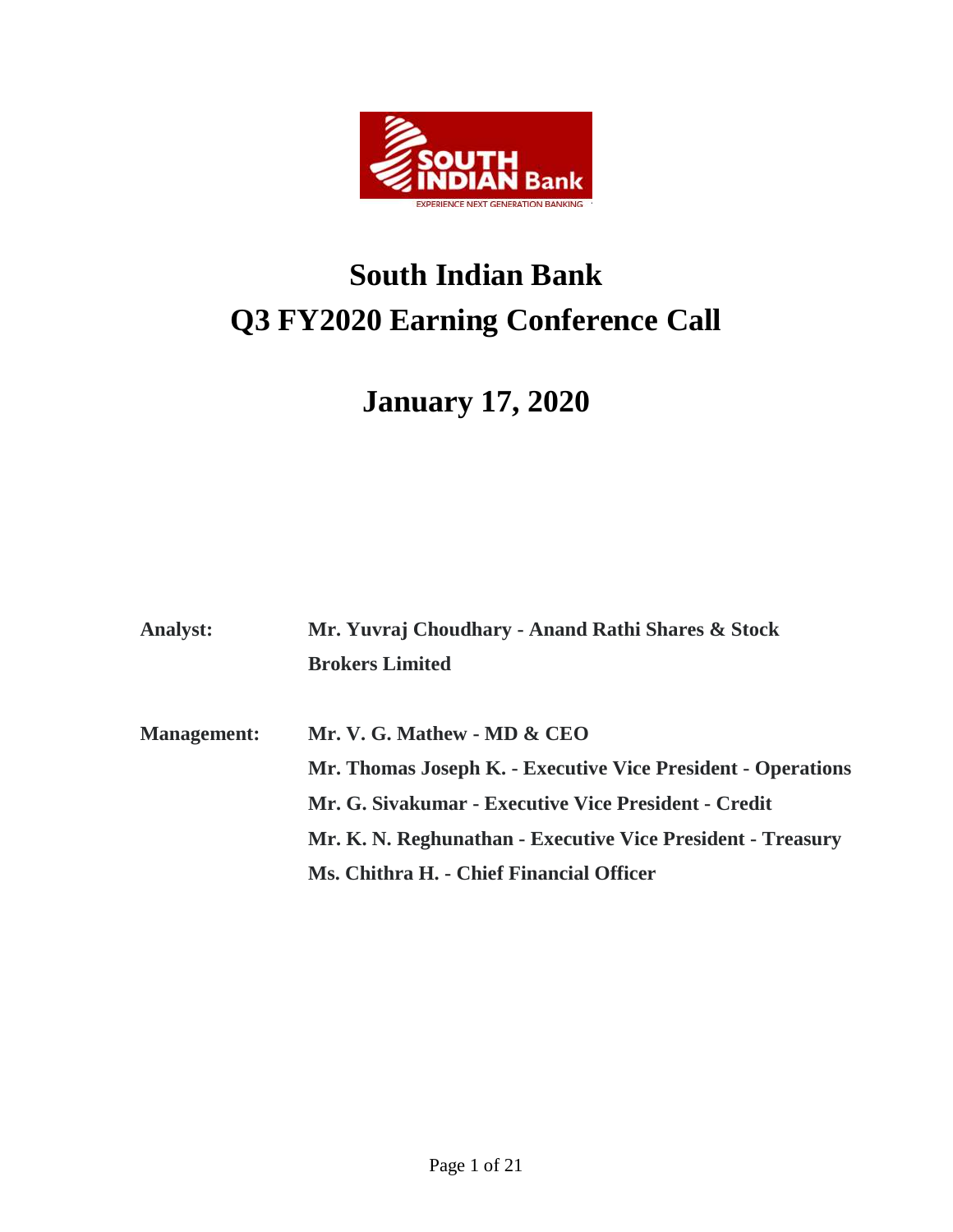

**Moderator**: Good morning, ladies and gentlemen. Welcome to the South Indian Bank Limited Q3 Earnings Conference Call. As a reminder, all participant lines will be in the listen-only mode and there will be an opportunity for you to ask questions after the presentation concludes. Should you need assistance during the conference call, please signal the operator by pressing "\*" then "0" on your touchtone phone. Please note that this conference is being recorded. I will now hand the conference over to Mr. Yuvraj Choudhary. Thank you, and over to you Sir!

- **Yuvraj Choudhary**: Thank you, Aisha. Good morning, everyone. On behalf of Anand Rathi Securities, I welcome you to the 3Q FY2020 earnings call of South Indian Bank. We have with us today the management team of South Indian Bank represented by the MD and CEO, Mr. V.G. Mathew; EVP Operations, Mr. Thomas Joseph; EVP Credit, Mr. Sivakumar; EVP Treasury, Mr. Reghunathan; and CFO, Ms. Chithra. I now request Mr. Mathew to take us through the highlights of the quarter gone by, after which we will open the floor for questions. Over to you, Sir!
- **V.G. Mathew**: Thank you, Yuvraj. A very good morning to all, and thank you for joining us for our Q3 FY2020 earnings conference call. As Yuvraj mentioned we have Mr. Thomas Joseph, EVP - Operations; Mr. G. Sivakumar, EVP - Credit; Mr. K.N. Reghunathan, EVP - Treasury as well as CFO, Ms. Chithra with us.

Let me take you through the key highlights of the operational and financial performance for this quarter. I am delighted to state that the bank's operating performance has shown further improvement in Q3 FY2020. We have achieved strong successes across our stated strategy of strengthening margins, moving towards a favourable loan mix and recognizing the last of the stress in our corporate loan book.

The profit after tax rose to Rs. 91 Crores in this quarter, an increase of 8%. We continue to expand our non-corporate portfolio particularly in segments of retail, gold, agri loans, which now forms 70% of the overall loan book. As of December 31, 2019, the total business of the bank stood at Rs. 150,208 Crores an increase of 9%. Advances grew by 9% to Rs. 65,334 Crores driven by continued robust growth in agri loans, retail and MSME segments, while the corporate loan portfolio has declined by 6.6%.

The share of corporate loans declined from 35% as of December 2018 to 30% as of December 2019. Retail loan grew by 18% primarily driven by increase in our desired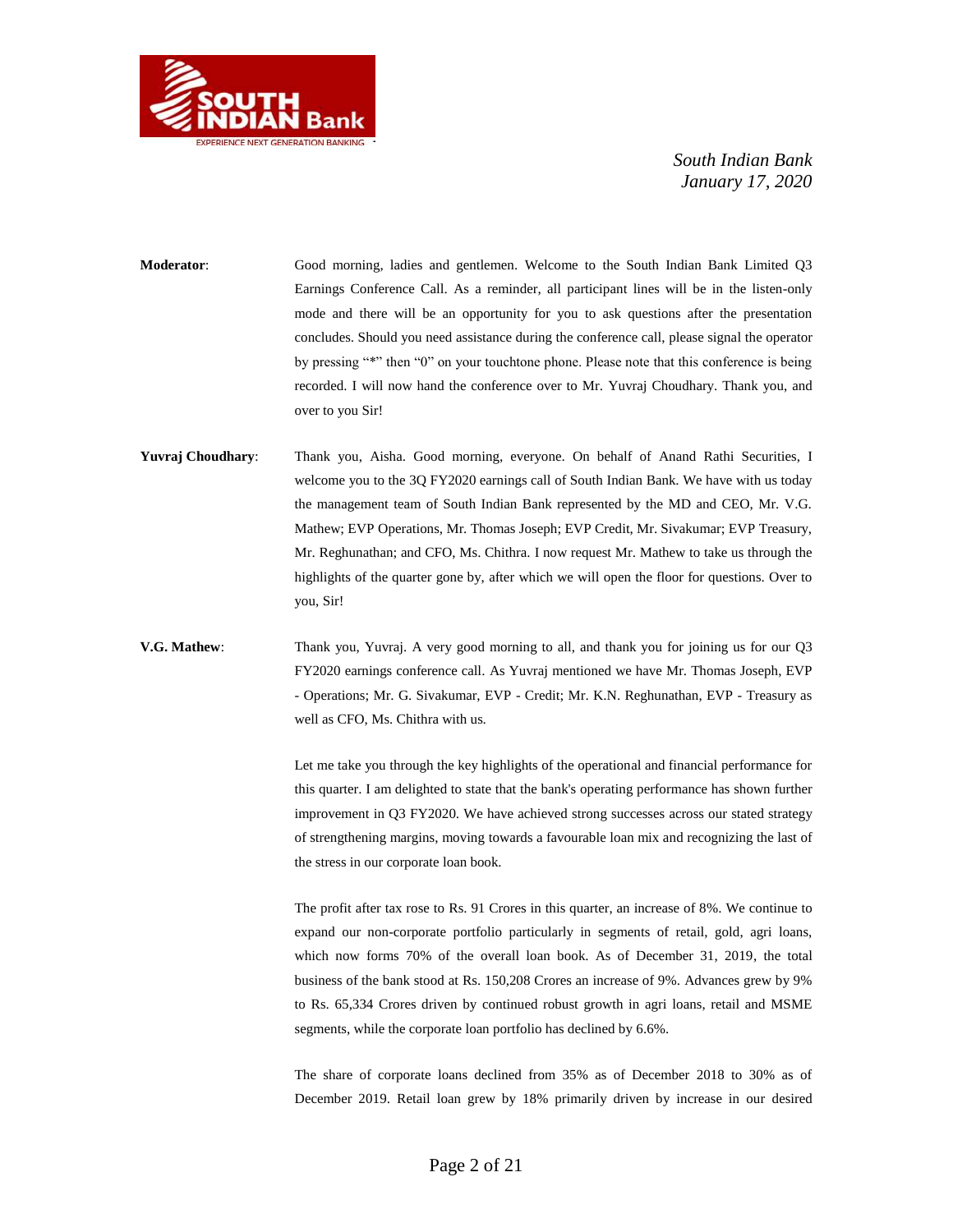

segments such as mortgage, gold loans and auto loans. Deposits, excluding CDs, rose by 11% to Rs. 80,451 Crores. CASA deposits increased by 13% to Rs. 21,422 Crores. CASA ratio rose to 25.2% of the total deposits.

Our investment book rose by 11% to Rs. 21,024 Crores of which HTM category contributed Rs. 16,684 Crores while AFS contributed Rs. 4,340 Crores.

Gross NPA ratio remained stable at 4.96% as on December 2019. Net NPA ratio improved by 10 basis points to 3.44% during the quarter.

Net interest income for the quarter stood at Rs. 602 Crores, registering a growth of 16%. Net interest margin rose to 2.72% in the quarter as against 2.66% in Q3 FY2019. Other income for the quarter increased by 18% to Rs. 220 Crores. Our core transaction fees contributed Rs. 57 Crores while treasury income increased to Rs. 32 Crores.

We have already entered into multiple distribution tie-ups with leading insurance companies and are seeing strong traction in third-party sales. As we continue to expand the retail and MSME verticals, we expect better momentum in the transaction fee and third-party income in the coming quarters.

Operating profit for the quarter was Rs. 383 Crores as against Rs. 332 Crores in Q3 FY2019, an increase of 15%, driven by loan growth and better margins. In Q3 FY2020, the business per employee rose by 15% while business per branch rose by 11%. The cost-toincome ratio remains stable 53.4% in Q3 FY2020 as against Q3 FY2019. We expect further improvement in the opex ratio to continue as we gain from operating leverage from our centralized operations, higher fee income and increasing productivity from existing branches.

Overall, provisions increased by 28% to Rs. 261 Crores in Q3 FY2020. These provisions included loan-loss provisions of Rs. 203 Crores. Including write-offs, the provision coverage ratio continued to improve and stood at 50.4% as on December 2019 as against 48.1% as of September 2019.

In Q3 FY2020, gross slippages were Rs. 358 Crores, which were primarily contributed by corporate borrowers from the housing finance sector and the fitness related borrower, which were part of the watch list indicated in our Q2 results call. The NBFC account mentioned in the watch list has been sold out. The irrigation related account remains standard. We are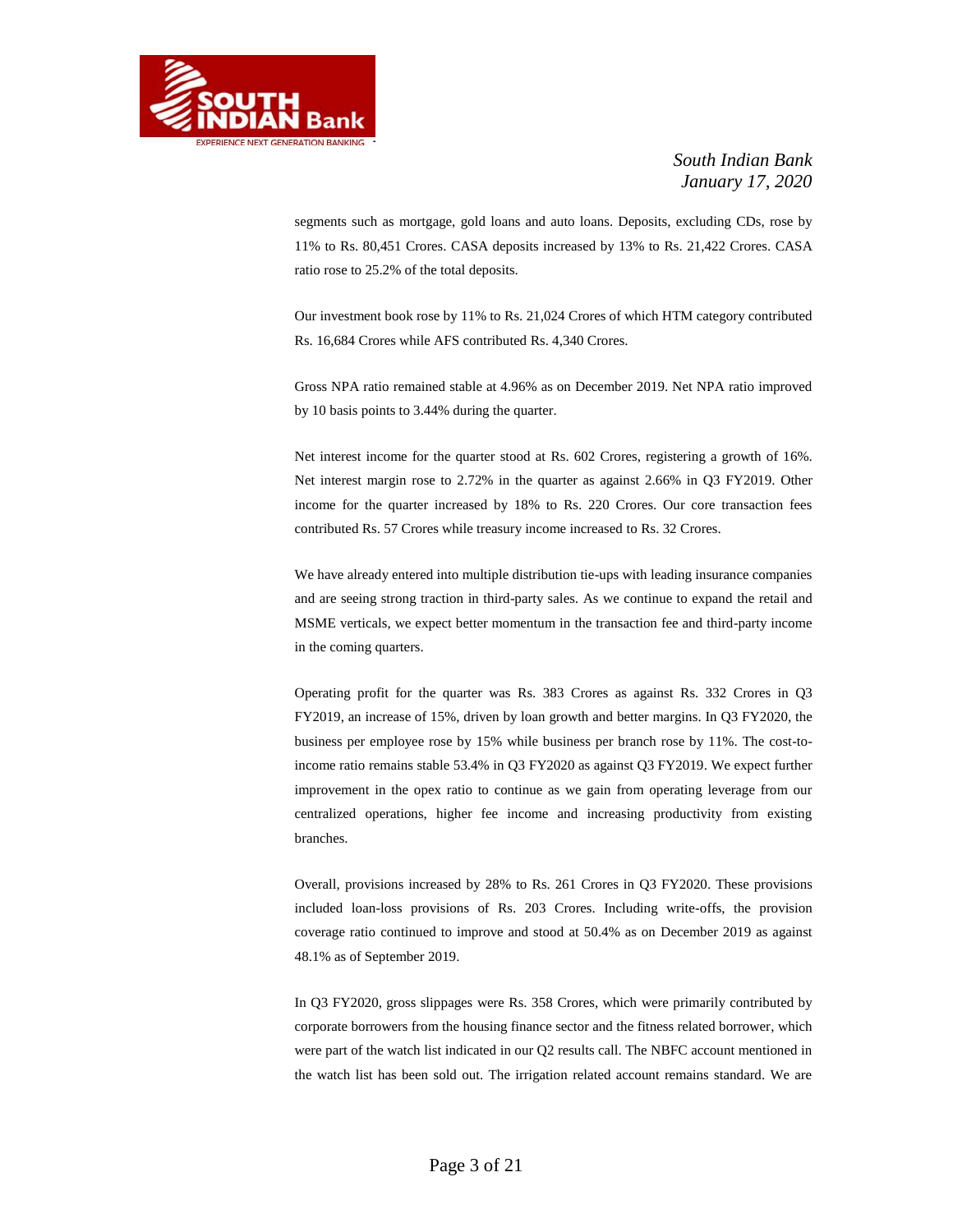

confident that the fresh slippages will see a 30% to 35% decline in FY2020 vis-à-vis FY2019.

Our overall capital adequacy stands at 12.0%, while the core CRAR is at 9.6%. Including profits of the current year, core CRAR is at 10.1%. The bank has a wide geographical presence with 870 branches, 53 extension counters and over 1,400 ATMs.

To summarize, the bank continues its steady progress towards strong business growth favorable loan mix and improved asset quality. We expect that these measures will enable us to deliver higher profits in the coming quarters.

With this, we open the floor for questions.

- **Moderator**: Thank you. We will now begin the question and answer session. The first question is from the line of Prithvish Uppal from India Nivesh. Please go ahead.
- **Ravikant Bhat**: Sir good morning. This is Ravikant here. Just one question on your other income. Was there any PSLC fees that you have booked or was there any recovery in written off account that was there in the quarter?
- **V.G. Mathew:** Both were there. We had PSLC commission of 16 Crores, recovery on written off accounts 3 Crores, then interest on IT refund of 15 Crores.
- **Ravikant Bhat**: Sir the total miscellaneous is 79 Crores and I think we still have some 30 Crores left in that?
- **K. Thomas Joseph**: There were many small items like insurance commission charges, which we get for made in customer account, locker rent, variety of things.
- **Ravikant Bhat**: Understood. Just quickly on the Tier I capital raise that you are doing, the AT1, I am sorry, the final pricing is what? I mean, is it 13.75%?
- **V.G. Mathew:** No. The Board has approved issue of AT1 bonds up to 500 Crores including any greenshoe option, but beyond that no other decision is taken.
- **Ravikant Bhat**: The pricing is yet to be decided?
- **V.G. Mathew**: Exactly.
- **Ravikant Bhat**: Thank you Sir. That's it, from my side.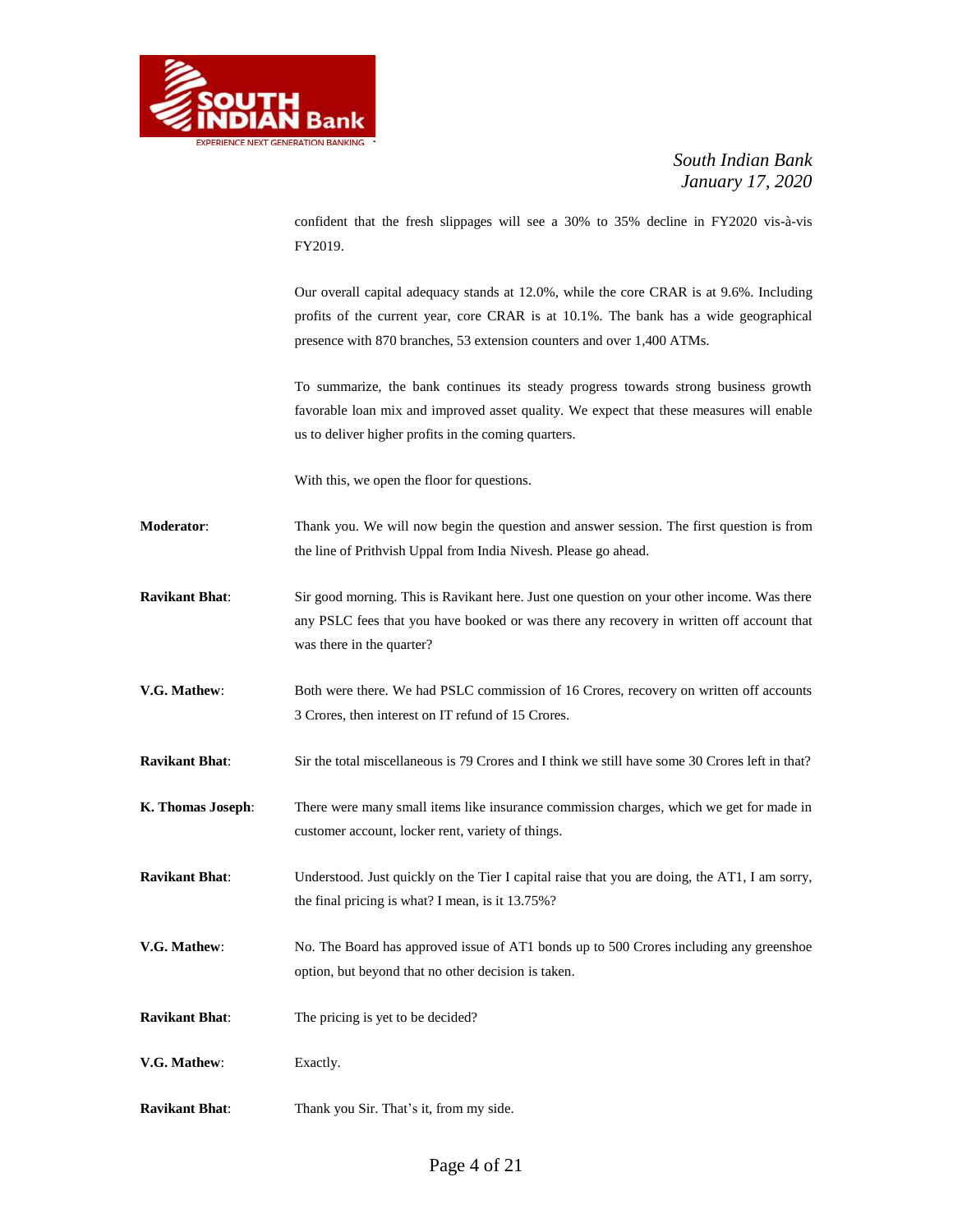

- **Moderator**: Thank you. The next question is from the line of Rohan Mandora from Equirus Securities. Please go ahead.
- **Rohan Mandora**: Good morning Sir. Thanks for the opportunity. Sir, wanted to understand with respect to the non-corporate growth, outside of the South region if could you share some colour on how that growth is shaping up, because the overall growth is negative in the non-south geographies primarily because of corporate I believe?
- **V.G. Mathew**: Yes, the corporate book is typically parked in Mumbai, Delhi, Hyderabad is the largest part of it. So, all of them have declined apart from that all the areas including MSME and Retail, all components of that including mortgage loans they are all growing in line with the distribution of the branches. There is absolutely no divergence in terms of the growth in ex-Kerala areas.
- **Rohan Mandora**: So, ex-South, the Retail and MSME would be growing close to 14% to 15%, would that be a fair assumption?
- **V.G. Mathew:** Exactly. Everywhere it is growing in the same level, yes.
- **Rohan Mandora:** In terms of the restructured book, which we are doing under MSME that number has gone up substantially in the nine months for the current year. So, how should we read into that restructuring like eventually do we expect material recoveries or what is the management's assessment on those portfolio?
- **V.G. Mathew**: We mentioned in the last concall also 15% to 20% we expect slippage in that portfolio given the current environment otherwise many of them would have survived, but we are not very confident so that is the reason why we are mentioning 15% to 20% can slip and the only difference here is these are all companies where not only the primary securities are available but we have taken sizable collateral security whether it is in Kerala or outside Kerala, we have taken sizable amount of collateral security. So, at the end of the day, we find in such cases, there is always an orientation towards settlement, recoveries, etc.
- **Rohan Mandora:** But Sir in terms of the cause of the stress that we are seeing if you could highlight in terms of what is the sectoral composition and what are the reasons why these entities are not able to service? What are your observations on the same?
- **V.G. Mathew**: Basically these are all well spread across all the MSME sectors. Like for example, if you take Kerala it maybe more like we have got various areas like marine is there, cashew is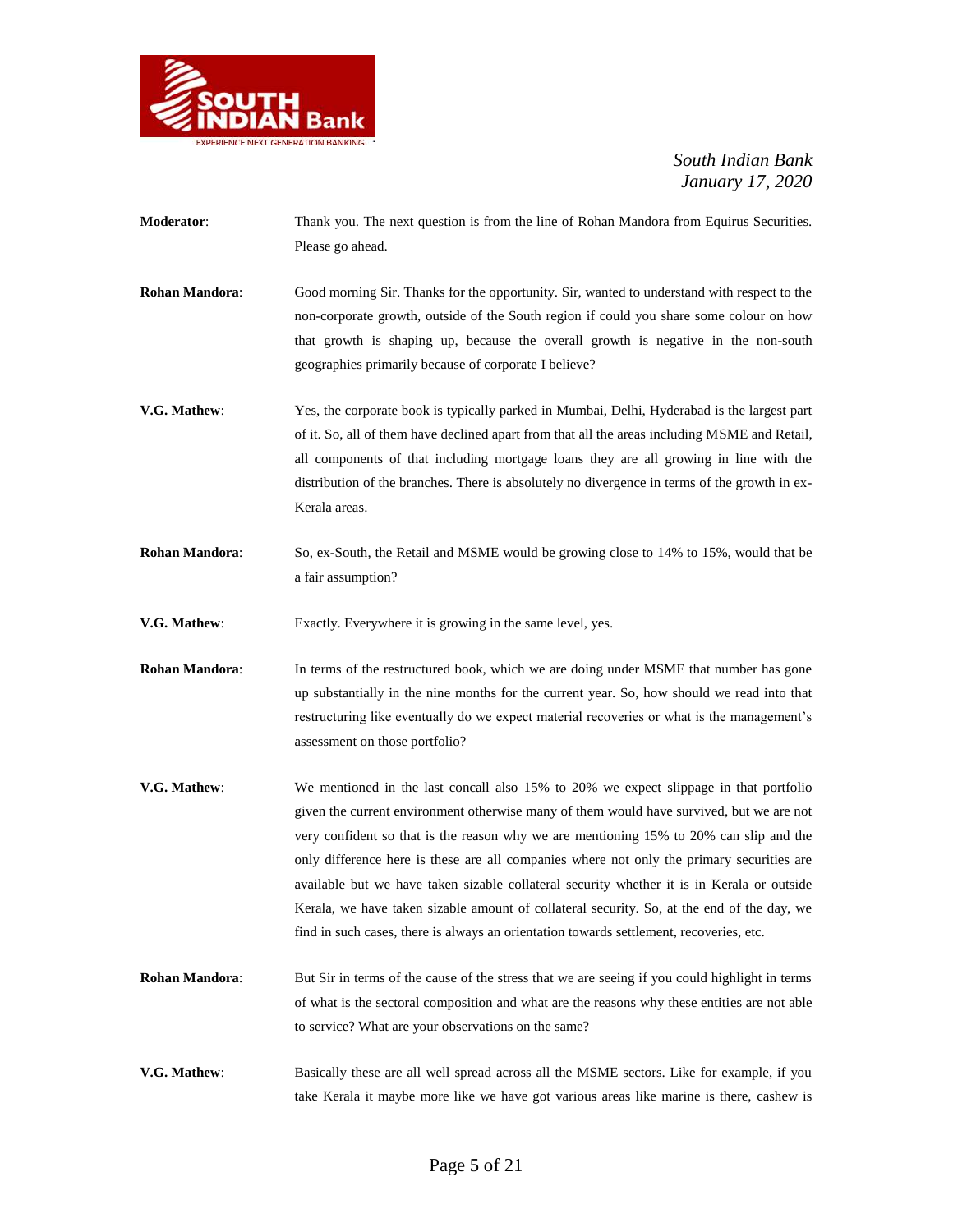

there, so many sectors are there in Kerala and then of course outside Kerala if you look at it there could be some textiles in some cases, so various other, whole sectors of MSME so it is not as if any particular sector is finding a significant weakness, but overall economy not growing very well and we will expect some kind of a knock on effect on the MSME sector and it is reasonable to do that that is the reason why we believe that 15% to 20% slippages could happen in that sector otherwise at the moment, there are more stress visible.

- **Rohan Mandora**: Thanks a lot.
- **Moderator**: Thank you. The next question is from the line of Jitendra Upadhyay from Bonanza Portfolio. Please go ahead. As there is no response from the current participant, I have muted the line. The next question is from the line of Jinesh Gopani from Gopani Securities. Please go ahead.
- **Jinesh Gopani:** Good morning. Thank you for taking my question. I have two questions; one is in which companies we have tied up for insurance business, whether we are doing actuarial or general insurance?
- **V.G. Mathew**: The tie up in the life side it is primarily we have got SBI Life, LIC, and Kotak Life. In the general side, we have got tie up with Bharti AXA, we have got tie up with Bajaj Allianz and also with New India Assurance.
- **Jinesh Gopani:** Sir you have told for the next year our fresh slippages will be there at 32% to 35% and then 19%. So, what are the targets of gross NPA and net NPA for the next year?
- **V.G. Mathew**: The levels absolutely will not increase from the 4.96%. That 4.96% we will never cross now.
- **Jinesh Gopani:** Sir, what are the targets that you wish to achieve for the next year?
- **V.G. Mathew:** For FY2021 what we are trying to do is to give a target of 800 Crores to 1000 Crores. We are assuming around 200 Crores to 250 Crores per quarter. That is the max. We are taking a very conservative view there, because of the restructured book that we are having at the moment and of course there will be recovery of more than 500 Crores per year.
- **Jinesh Gopani:** Can we come to the dividend list next year?
- **V.G. Mathew:** We are paying dividend of course.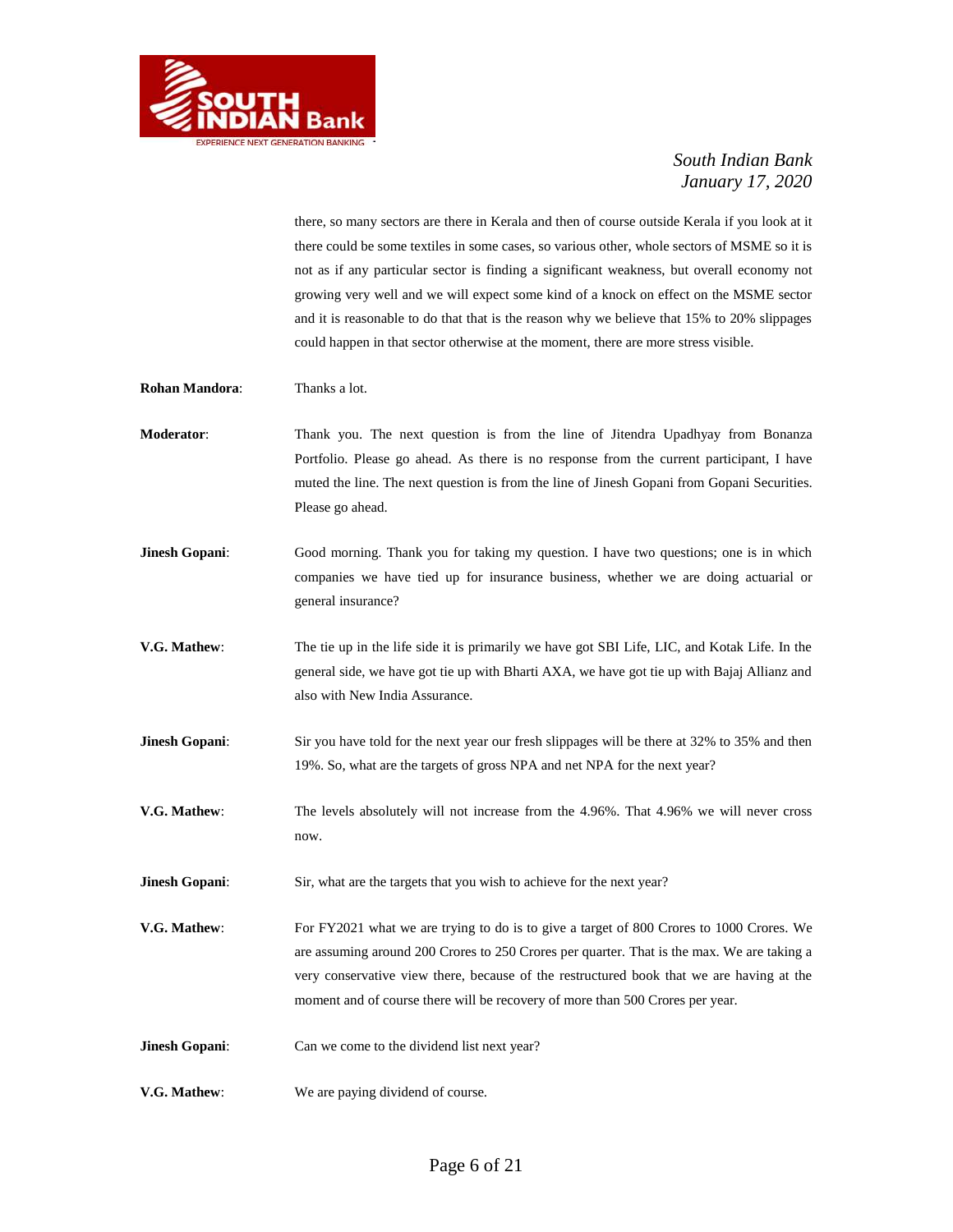

| Jinesh Gopani:        | This year also we will pay dividend?                                                                                                                                                                                                                                                                                                                                                                                                                                                                                                                                                                                                                         |
|-----------------------|--------------------------------------------------------------------------------------------------------------------------------------------------------------------------------------------------------------------------------------------------------------------------------------------------------------------------------------------------------------------------------------------------------------------------------------------------------------------------------------------------------------------------------------------------------------------------------------------------------------------------------------------------------------|
| V.G. Mathew:          | We should. That decision is to be taken by the Board at the AGM, but definitely we never<br>stop paying dividend.                                                                                                                                                                                                                                                                                                                                                                                                                                                                                                                                            |
| Jinesh Gopani:        | Thank you Sir.                                                                                                                                                                                                                                                                                                                                                                                                                                                                                                                                                                                                                                               |
| Moderator:            | Thank you. The next question is from the line of Drashti Shah from Invested. Please go<br>ahead.                                                                                                                                                                                                                                                                                                                                                                                                                                                                                                                                                             |
| Drashti Shah:         | Sir, could you explain us the rationale behind growing our non-corporate book rather than<br>conserving capital at this point of time till the time we do not complete our capital raise?                                                                                                                                                                                                                                                                                                                                                                                                                                                                    |
| V.G. Mathew:          | We also generate significant amount of profit. Every year you would have noticed even in<br>the worst period, we have put 200 Crores back into the business. So, the growth is definitely<br>consistent with whatever we are generating internally in spite of providing significantly for<br>the corporate problems over the last three, four years, we have been putting back money<br>consistently into the business. It would not come down at all this year. It would be only<br>improving. So, there would not be any difficulty about it. Apart from that we do not find<br>any significant challenge in raising either additional Tier I or Tier II. |
| Drashti Shah:         | Sir till when can we conclude our capital raise then? How confident are we to conclude our<br>capital raise and by when?                                                                                                                                                                                                                                                                                                                                                                                                                                                                                                                                     |
| V.G. Mathew:          | We are fully confident. The work is already and the Board has given the permission<br>yesterday and it will happen immediately.                                                                                                                                                                                                                                                                                                                                                                                                                                                                                                                              |
| Drashti Shah:         | Thank you.                                                                                                                                                                                                                                                                                                                                                                                                                                                                                                                                                                                                                                                   |
| <b>Moderator:</b>     | Thank you. The next question is from the line of Nitin Agarwal from Motilal Oswal. Please<br>go ahead.                                                                                                                                                                                                                                                                                                                                                                                                                                                                                                                                                       |
| <b>Nitin Agarwal:</b> | Thanks for the opportunity. Sir, two questions; firstly, if you could some colour on the<br>progress in the stressed accounts like though you mentioned about irrigation and the HFC,<br>but the other stressed accounts that we have so what is the outlook on them and where are<br>SMA-2 number now?                                                                                                                                                                                                                                                                                                                                                      |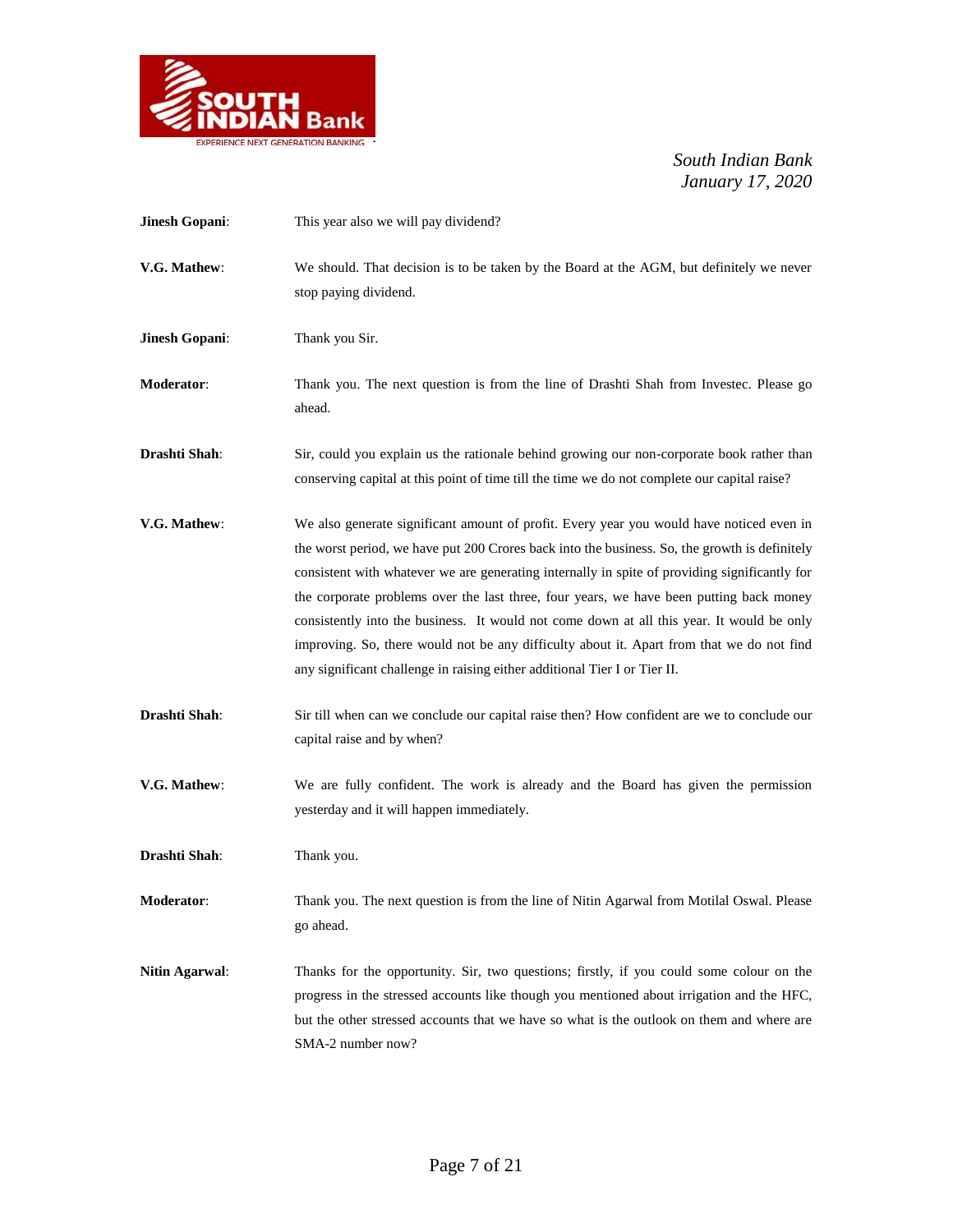

- **V.G. Mathew**: SMA-2 number has improved vis-à-vis last quarter. So, I will just give you the details on that. I think the SMA-2 for the current quarter is 2.71% vis-à-vis 3.51% in the last quarter and the more important point that we would like to highlight is there is no SMA-2 accounts at all in the 100 Crores and above and in the 50 Crores and above there is just one account. That is about all.
- **Nitin Agarwal:** About the stressed accounts, other stressed accounts that we used to specify?
- **V.G. Mathew**: Basically, the problem, like what we are having at the moment in terms of stressed accounts, they are all about more of the MSME restructuring, the flood restructuring, those are the accounts that we are talking about. The restructured book is the one that carries some stress, but otherwise, like in the last list we had one account pertaining to irrigation that has become standard and in any case, we are talking about 50 Crores kind of thing and we should be able to deal with all that within the 800 Crores to 1000 Crores slippage that we are talking about in case any such slippage comes up.
- **Nitin Agarwal:** So, that run rate will hold even for Q4 or the improvement will happen only from next fiscal?
- **V.G. Mathew:** Even for Q4 that is what we are looking at.
- **Nitin Agarwal:** Related to this, if you can give some colour on the fraud accounts that we have recognised this quarter?
- **V.G. Mathew:** There is only one which is the major credit fraud. In the sense like it is a road asset, belonging to the very major group and I am sure taken way back maybe in 2012-2013 or something. We have not taken a single road project, EPC contractor or thermal power any of those accounts, telecom accounts, any of those accounts in the last five years. So this is one of those old accounts and which have already become NPA but I think there was some observation, I believe through the courts to carry out an enquiry and this enquiry I think it has been found that some money has been diverted it has to be made fraud account, so that is what we have done along with the other members of the consortium that is the larger one. Apart from that the rest are very small ones. There is nothing much in that.
- **Nitin Agarwal:** Sir, the other thing is on the margins. Where do we think that the margins are going to be in FY2021? Last three, four quarters there have been some modest improvements there. How much room you think we have for further improving this?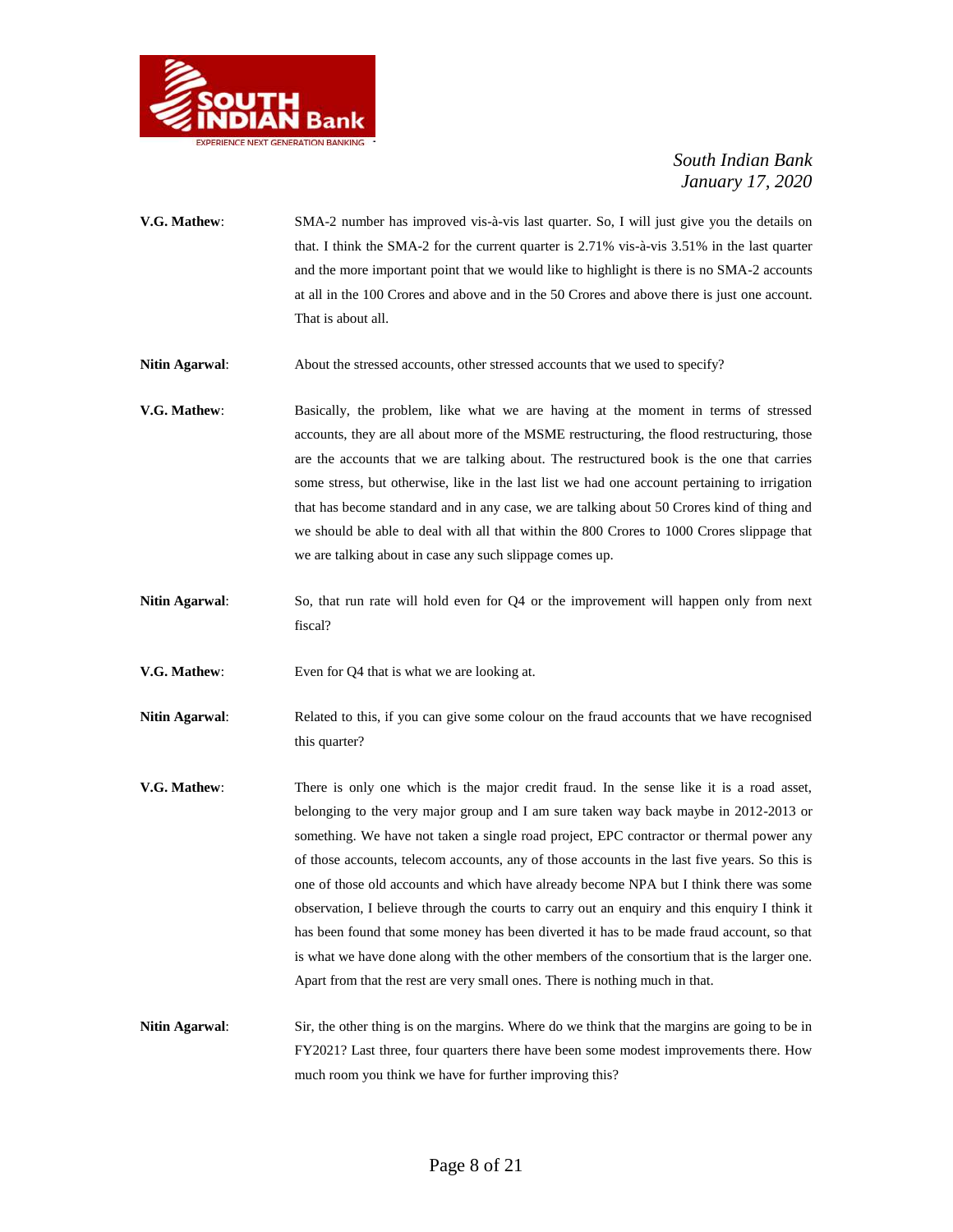

- **V.G. Mathew**: We talked about an improvement of 10 basis points to 15 basis points in Q1 when it was 2.53% or so, 2.53% or 2.56%, if I remember correctly, so therefore that has already happened. So we are at 2.72% on a standalone basis. We ought to maintain that that is the most important thing at the moment. I would not commit to an increase in the 2.72% level at the moment.
- **Nitin Agarwal**: Thanks so much.

**Moderator**: Thank you. The next question is from the line of Sachin Kasera from Svan Investment. Please go ahead.

**Sachin Kasera:** Good morning Sir. Congrats for a decent set of numbers. Sir, can you just give us a breakup of this deduction for the nine months? How much is because of write off and how much is because of upgradation and recovery? How do you see the full year number in that?

- **V.G. Mathew**: We had slippages of 358 Crores and increase it has been growing so, so therefore 361 Crores is the total addition and the cash recovery is 45 Crores, upgrades are 54 Crores, ARC sale is around 17 Crores and therefore the total recovery and upgrades are coming to 116 Crores. Then we have the write off of 146 Crores, therefore the total reduction is 262 Crores. Therefore, we have a net-net position of 3,244 Crores.
- **Sachin Kasera:** For the full year at the beginning of the year, you had guided upgradation and recovery would be in excess of 500 Crores. Can you tell us what is the picture for the nine months and how is it looking?
- **V.G. Mathew**: The total number will be around 300 Crores. We should be able to achieve and we are trying our best because lot of things, particularly slightly larger value cases we have initiated a lot of action in terms of selling of the landed property. So that is where the question is how much you want to realise? You are saying we want to maximise that is where the debate comes up. So, if those things happen, of course, 500 Crores is absolutely no problem.
- Sachin Kasera: For the nine months, we have 300 Crores number and we are trying to achieve the maximum number of closer to 500 Crores in Q4?

**V.G. Mathew**: Exactly.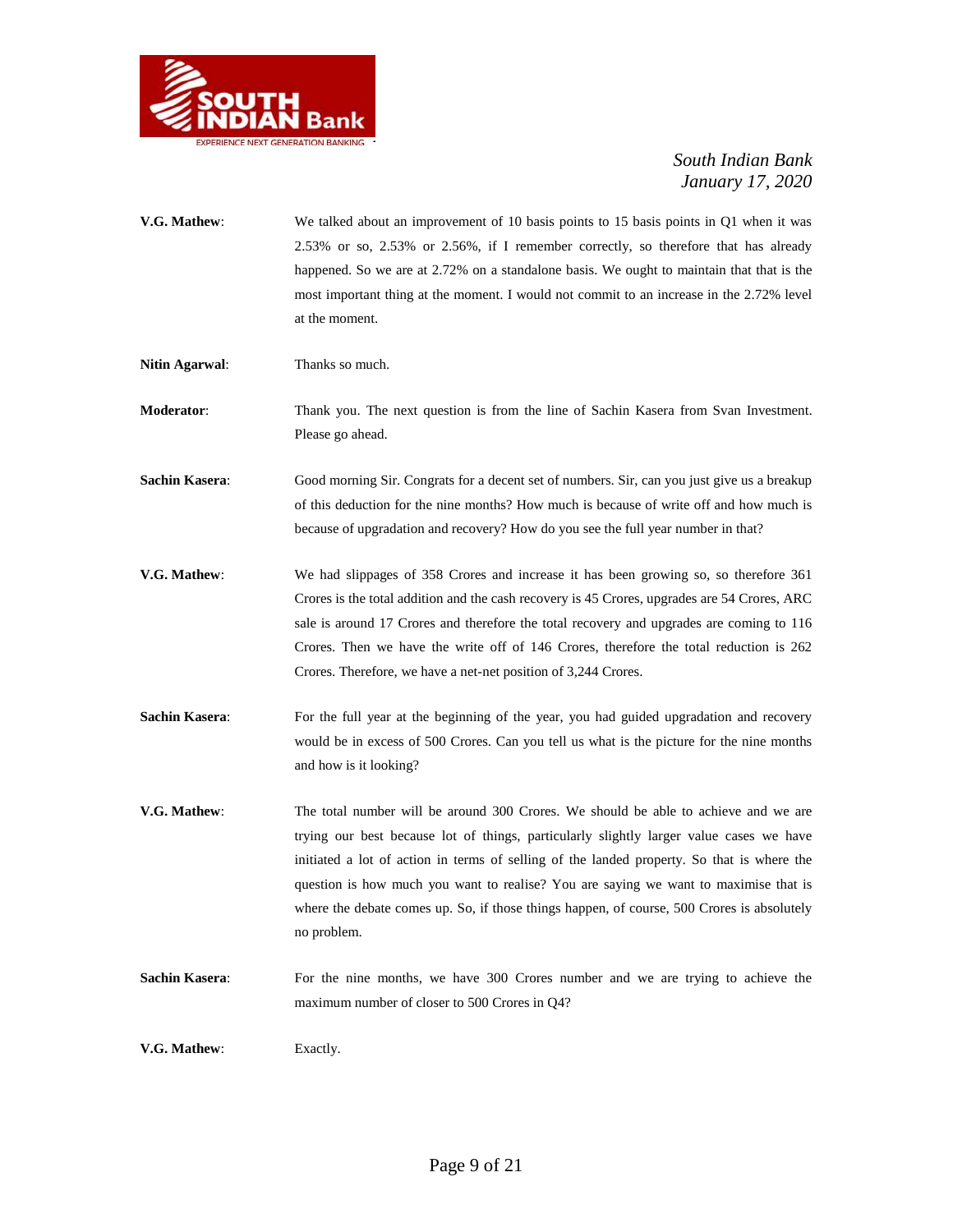

- **Sachin Kasera:** Secondly for the next year, you mentioned that the slippage would come down from 1200 Crores to 1250 Crores this year between 850 Crores and 1000 Crores. How do we see the upgradation and recovery next year? Secondly, what is the type of provision coverage number we can look for next year?
- **V.G. Mathew**: I will answer the last one because that is a very critical number we were always looking at. So, we have crossed the 50% threshold. That is the most important thing for us. We want to reach 60%. That we will achieve. 60% we will achieve by 2021 March by all means. It could be better than that, but we are trying to achieve and reach 60% and that is quite doable because what we have seen is even 9.2% improvement is there already compared to last year so there we know that kind of improvement is definitely possible. So, 60% we will definitely achieve. In terms of the recovery, we obviously the internal targets are certainly not 500 Crores it is definitely more than that. So, we will definitely try to maximise, but what we would definitely mention on a conservative side is still around 500 Crores to 600 Crores.
- **Sachin Kasera:** Sir my question was more in terms of the provisions that we have to take it in the P&L in FY2021 vis-à-vis the provisions that we are going to make for FY2020?
- **V.G. Mathew**: The provisions should also be higher because we need to reach 60%. So, we are expecting around 200 Crores of provision for some more time to continue may be for the whole year.
- **Sachin Kasera:** Next year also we should look at 800 Crores plus or minus is the provision number?
- **V.G. Mathew**: Exactly 800 Crores, yes.

**Sachin Kasera:** Sir, any sense in terms of if you see you have given on slide #32, the slippage pans across all the four segments, on the corporate side you mentioned this is the peak and you should go back down now. In case of retail, agri and MSME last two quarters there has been especially agri and SME there has been an improvement, so do we hope to sustain these or is it that in Q4 and Q1 we are going to start to see increasing of slippage ratio in agri, SME and retail?

**V.G. Mathew**: MSME, retail, etc., we are really not expecting any serious change. In agri alone I do not want to commit at this particular point of time because there is always a tendency to have a slightly elevated level in March because of the interest servicing requirements in the agri sector, some of the interest servicing are only one-year base. So, obviously that can create a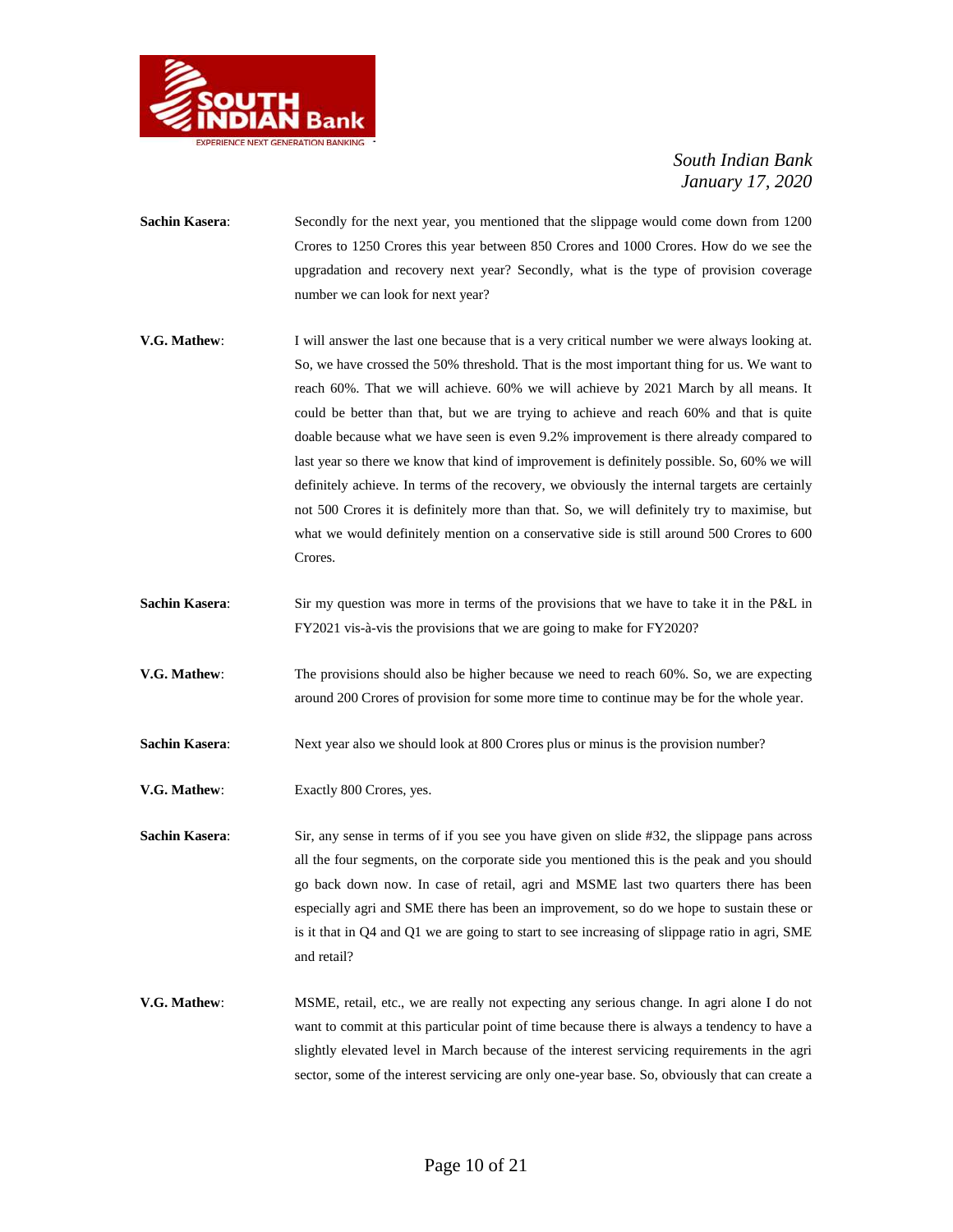

bit of a problem. So that is the reason why we are still very conservative in our estimates of what would be the overall provisions and the slippage levels.

**Sachin Kasera:** Sir, this ratio has improved to 70:30, corporate versus non-corporate, next two years will this ratio further improve to say 80:20 or 75:25? How do you see this ratio going forward?

- **V.G. Mathew:** Our commitment to the Board was that we would bring it down to 30%. That was the main commitment that we had made and that we have achieved now. This year we are supposed to reach 30%, which we have already achieved. Now on an ideal situation it can go to say 25:75 but even 30:70 is absolutely comfortable as far as the Board is concerned and our strategy decision was precisely that on 30:70 kind of a scenario with a distributed kind of corporate portfolio, so the problem was from the large corporate portfolio which was as I mentioned earlier around 11,000 Crores plus that was there in 2014. That number today is approximately 7300 Crores. Instead of growing at 15%, 20%, 25% on that portfolio, we are actually degrowing on that portfolio that is 100 Crores and above. Now that we have brought it down, significantly and we have also avoided all supersensitive sectors like telecom, aviation, everything, EPC contractors, thermal power, all these things are not there in the book we believe that that is quite cleaned up and even at 30%:70% kind of scenario is also quite fine, but on an ideal level, yes 25:75 would be very good.
- **Sachin Kasera:** Sir just one last question, you mentioned regarding two accounts, one in irrigation and one in NBFC, which have now become standard, can you just tell us what is the level of exposure to these two accounts?
- **V.G. Mathew**: One has already solved out. That is the NBFC and so that is not in our book at all then what we are talking about is the irrigation account, we got around 50 Crores.

**Sachin Kasera:** That is the exposure?

**V.G. Mathew**: That is the total exposure.

**Sachin Kasera**: Thank you very much Sir.

**Moderator**: Thank you. The next question is from the line of Bhavik Shah from B&K Securities. Please go ahead.

**Bhavik Shah:** Thanks for the opportunity. Sir, I needed just two clarifications. Sir, the irrigation account is a standard account. It is not an SMA?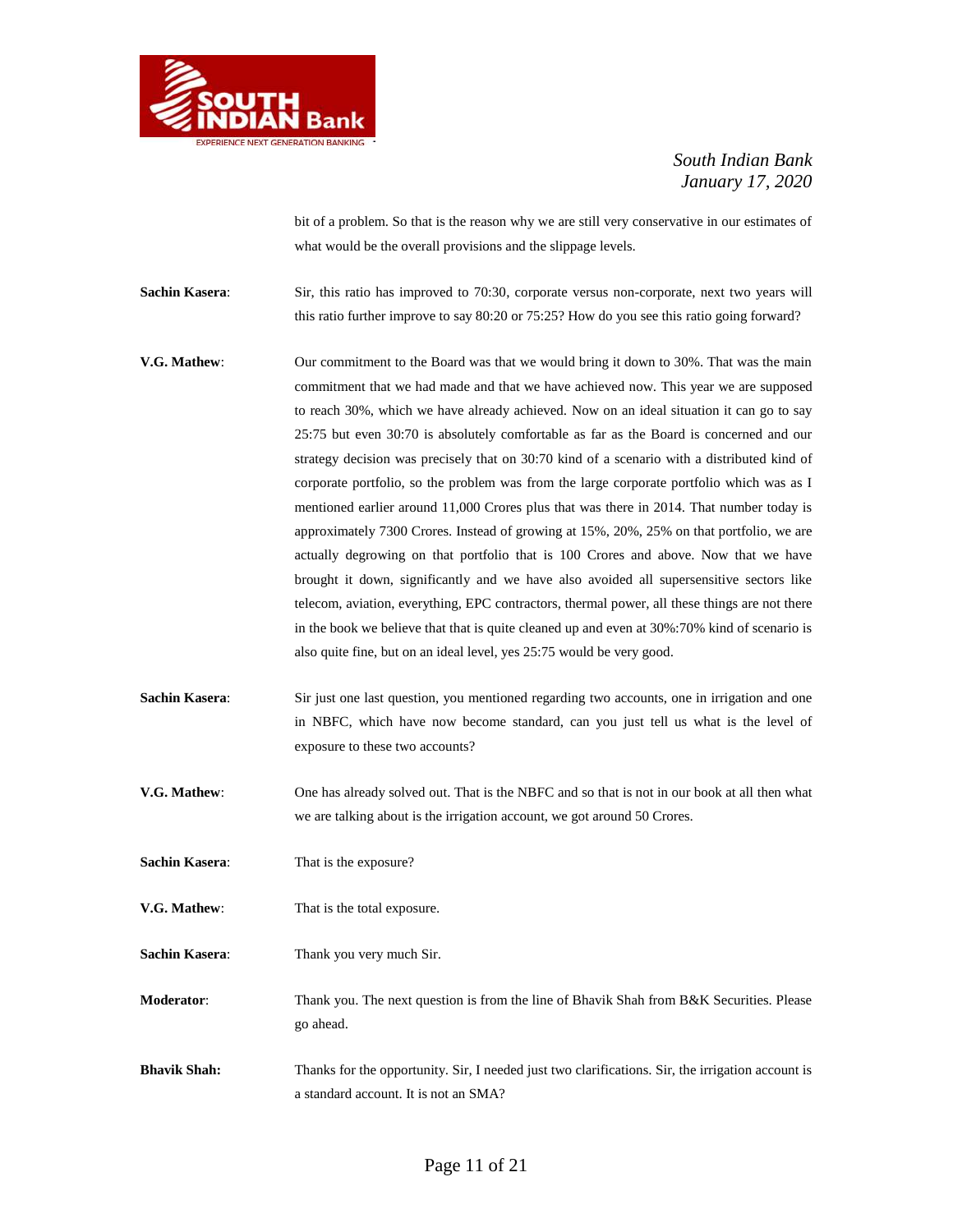

| V.G. Mathew:        | It is standard, yes.                                                                                                                                                                                                                                                                                                                                                                                                                                                                                                                                                                                                    |
|---------------------|-------------------------------------------------------------------------------------------------------------------------------------------------------------------------------------------------------------------------------------------------------------------------------------------------------------------------------------------------------------------------------------------------------------------------------------------------------------------------------------------------------------------------------------------------------------------------------------------------------------------------|
| <b>Bhavik Shah:</b> | Sir, the NBFC account that we sold this quarter what would be the probably haircut that we<br>took on the account?                                                                                                                                                                                                                                                                                                                                                                                                                                                                                                      |
| V.G. Mathew:        | It is 15-85 kind of a transaction, very low haircut, yes.                                                                                                                                                                                                                                                                                                                                                                                                                                                                                                                                                               |
| <b>Bhavik Shah:</b> | So, this was an all cash deal?                                                                                                                                                                                                                                                                                                                                                                                                                                                                                                                                                                                          |
| V.G. Mathew:        | No, it was a 15:85 structure, 15:85 structure means we have to provide as if the account is<br>in our book. So, we have done that because there is certain amount of uncertainty in terms<br>of whether it will remain standard, not standard. So, we wanted to get it out of our books.                                                                                                                                                                                                                                                                                                                                |
| <b>Bhavik Shah:</b> | Sir, you mentioned that you will be taking your PCR including written off accounts to 60%<br>next year?                                                                                                                                                                                                                                                                                                                                                                                                                                                                                                                 |
| V.G. Mathew:        | Absolutely.                                                                                                                                                                                                                                                                                                                                                                                                                                                                                                                                                                                                             |
| <b>Bhavik Shah:</b> | If we exclude the written off account, the specific PCR target would be approximately<br>what?                                                                                                                                                                                                                                                                                                                                                                                                                                                                                                                          |
| V.G. Mathew:        | We have an LGD of 24% including corporate and if you look at a scenario of the retail side,<br>it is just about 14%, not corporate participants it is just about 14%, so anything like a PCR<br>of 30% is absolutely fine for us, but anyway we obviously want to maintain a target of 60%<br>that we will definitely achieve and this will give us something like 40% plus in any case<br>and that is very, very comfortable.                                                                                                                                                                                          |
| <b>Bhavik Shah:</b> | Sir, we have 7 300 Crores of large corporate, I just wanted to have a broad understanding of<br>which sectors would this be? I understand they would not be in the telecom, EPC, as you<br>just mentioned?                                                                                                                                                                                                                                                                                                                                                                                                              |
| V.G. Mathew:        | We have no exposure with telecom. We have no exposure to EPC nor entertainment, no<br>aviation, I mean these sectors are not there, one fairly larger sector would be NBFCs and<br>there our total exposure is 6.89% of our total loan book and we can go up to 15% but we are<br>absolutely clear that we wanted to maintain it at this level and there also our exposures are<br>very well rated mostly AA, and AAA accounts, so we are very comfortable on that side. All<br>others are various sectors I mean, all manufacturing, some major hospitals and things like<br>that where we are absolutely well placed. |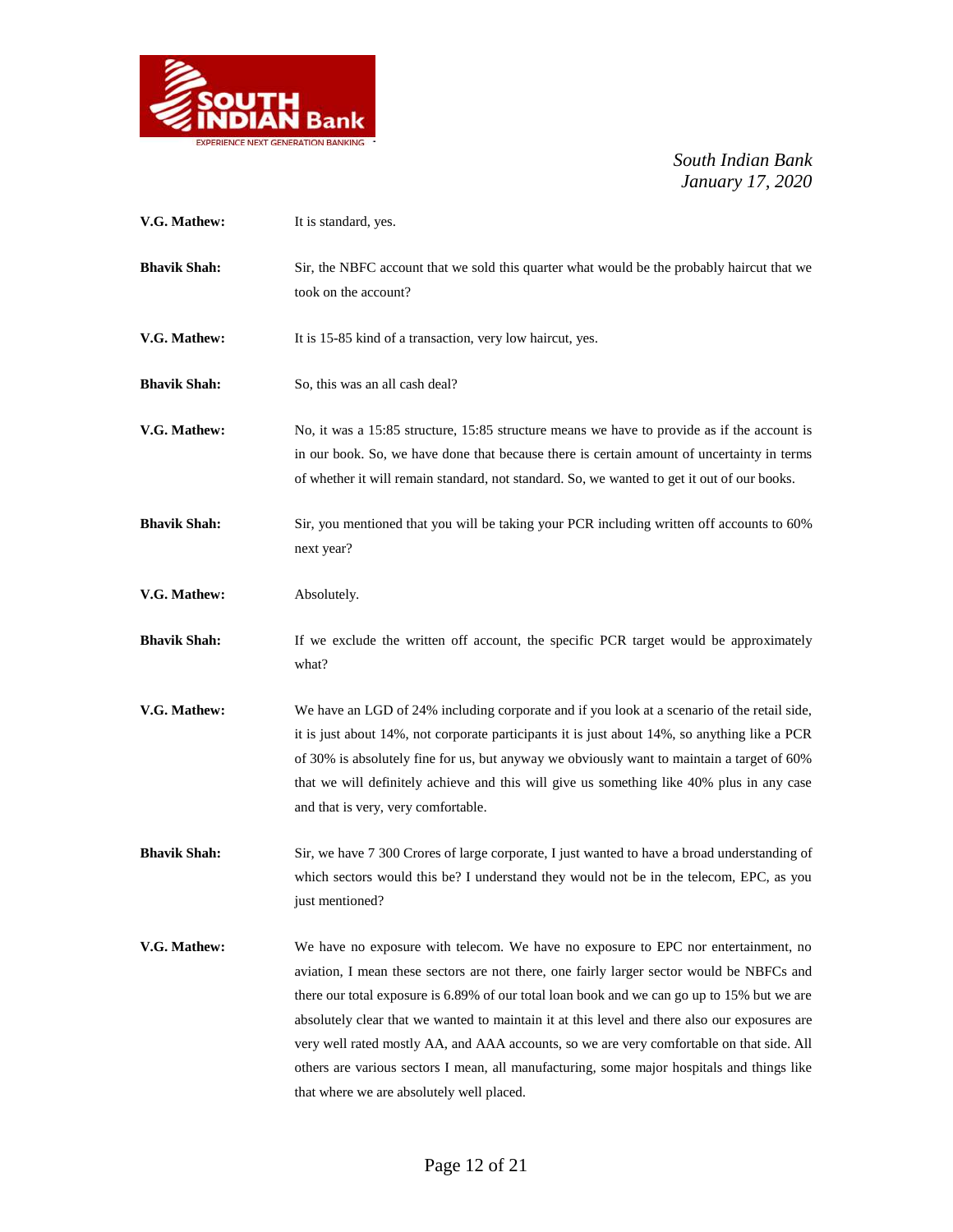

**Bhavik Shah:** Sir, what would be our growth target for next year?

**V.G. Mathew:** Growth for the next year again, we always wanted to grow more than 18% to 20% at all times. Our problem is about the economy, if the economy growing only at 4.5%, 5% then we have to be careful about it so, the underwriting standards will always get tightened, because it is centralised processing environment. The moment any weakness is noticed in the economy or in a sector, immediately the rules get tightened, so obviously sanctions will not happen. So, it is not as if marketing efforts are not there, marketing efforts are there, but sanctions will not happen. So, that is where the small challenge is coming. So, there is very well defined risk control architecture here, so it has to work according to that only, so in the preferred sectors, we are growing very well. Of course, we would have loved to see a growth of 20% even in MSME which is very important for our growth. 25% of our book is MSME. That has not happened so far. So that also would go to around 20% is what we believe. Ideally we want 20% growth in MSME. 21% is already there for agri that we would continue to see that and in the retail we have grown only 17.8% this quarter on a YOY basis. There we would also like to see 20%. So, finally, finally even if the corporate book does not grow at that level, it is only growing at around 8% to 10% we still will be achieving 80% to 20% growth. That is all India.

- **Bhavik Shah:** Sir, in corporate the run down has been done, I mean I understand we would not be taking exposures to stressed sectors, but do I assume that we would not be taking any corporate exposure going forward, as in there will be some outlook?
- **V.G. Mathew:** That is certainly not the case. It is not as if all the corporate sector is bad altogether. We have a very strong infrastructure for managing that. A very well defined large corporate group in the bank, headed by the country head, all that is there, but the problem is, as I mentioned, we are extremely selective. So it is opportunity based. So, if any particular sector opens up and there is stability, yes we will very much go in for that, but then we are very clear that some large syndicated accounts, which created a lot of problems in the past for us, we may not be very keen to participate in those things, and in any case, our desire is to participate to the extent of state roads in any syndication rather than 100 Crores, 200 Crores, 300 Crores, so those things are ruled out. There would not be any 300 Crores exposure, there would not be any 200 Crores exposure, except select groups. So, we will not be able to participate in such things. So, around 50 Crores, 60 Crores, in a very risk controlled manner if we can get opportunities we will definitely look for that, we are constantly looking for that.

**Bhavik Shah:** Sir, we have three fraud accounts this quarter?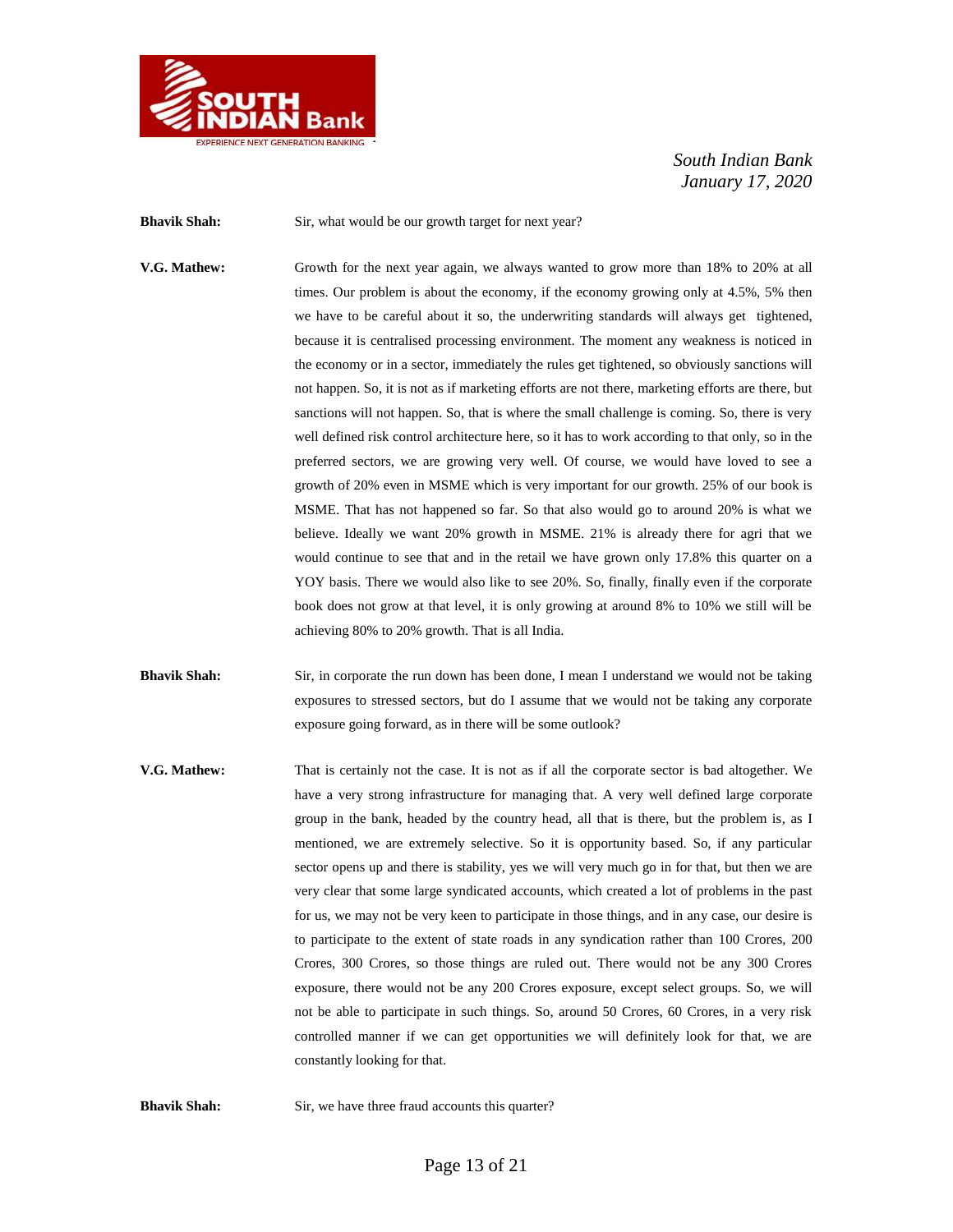

| V.G. Mathew:         | Only one is important, which is a road project where as I mentioned some time back. It<br>belongs to a very important group, but then I think there was a court ordered investigation<br>and I think some diversion has been found out and therefore it has to be classified as fraud,<br>that consortium and again I want to highlight we have not taken a single road project in the<br>last five years. |
|----------------------|------------------------------------------------------------------------------------------------------------------------------------------------------------------------------------------------------------------------------------------------------------------------------------------------------------------------------------------------------------------------------------------------------------|
| <b>Bhavik Shah:</b>  | Sir, I just wanted to know which sectors are the other two from?                                                                                                                                                                                                                                                                                                                                           |
| V.G. Mathew:         | Textile and FMCG.                                                                                                                                                                                                                                                                                                                                                                                          |
| <b>Bhavik Shah:</b>  | Sir, are they very big for the system?                                                                                                                                                                                                                                                                                                                                                                     |
| V.G. Mathew:         | No, they are not very big for the system, not at all.                                                                                                                                                                                                                                                                                                                                                      |
| <b>Bhavik Shah:</b>  | Sir, one more thing on succession planning, I assume October 20, post that is there a scope<br>for renewal of term?                                                                                                                                                                                                                                                                                        |
| V.G. Mathew:         | That I think the decision has not been taken yet by the Board, but as I always mention, there<br>would not be any challenge on that at all. It will be very well taken care of.                                                                                                                                                                                                                            |
| <b>Bhavik Shah:</b>  | Sir, one last thing, on divergence as the RBI audit be done?                                                                                                                                                                                                                                                                                                                                               |
| V.G. Mathew:         | Yes, audit is over quite some time back and obviously we have no divergence.                                                                                                                                                                                                                                                                                                                               |
| <b>Bhavik Shah:</b>  | Thanks a lot Sir. That is it from my side.                                                                                                                                                                                                                                                                                                                                                                 |
| <b>Moderator:</b>    | Thank you. The next question is from the line of Pranav Gupta from Birla Sunlife. Please<br>go ahead.                                                                                                                                                                                                                                                                                                      |
| <b>Pranav Gupta:</b> | Good morning Sir. Just two questions from my side. So, firstly you are going ahead and<br>raising AT1, if you would help us understand what is the rationale for not raising equity that<br>will help?                                                                                                                                                                                                     |
| V.G. Mathew:         | The Board felt that this is not the most appropriate time for dilution and of course, again it<br>is our perception that our equity pricing and all will definitely see a rerating now that we are<br>coming out of this large corporate problems which has been hobbling the bank for the last<br>four, five years so we have seen the last of it and therefore the perceptions will definitely           |

start improving and so therefore with an improved perception, we should go with the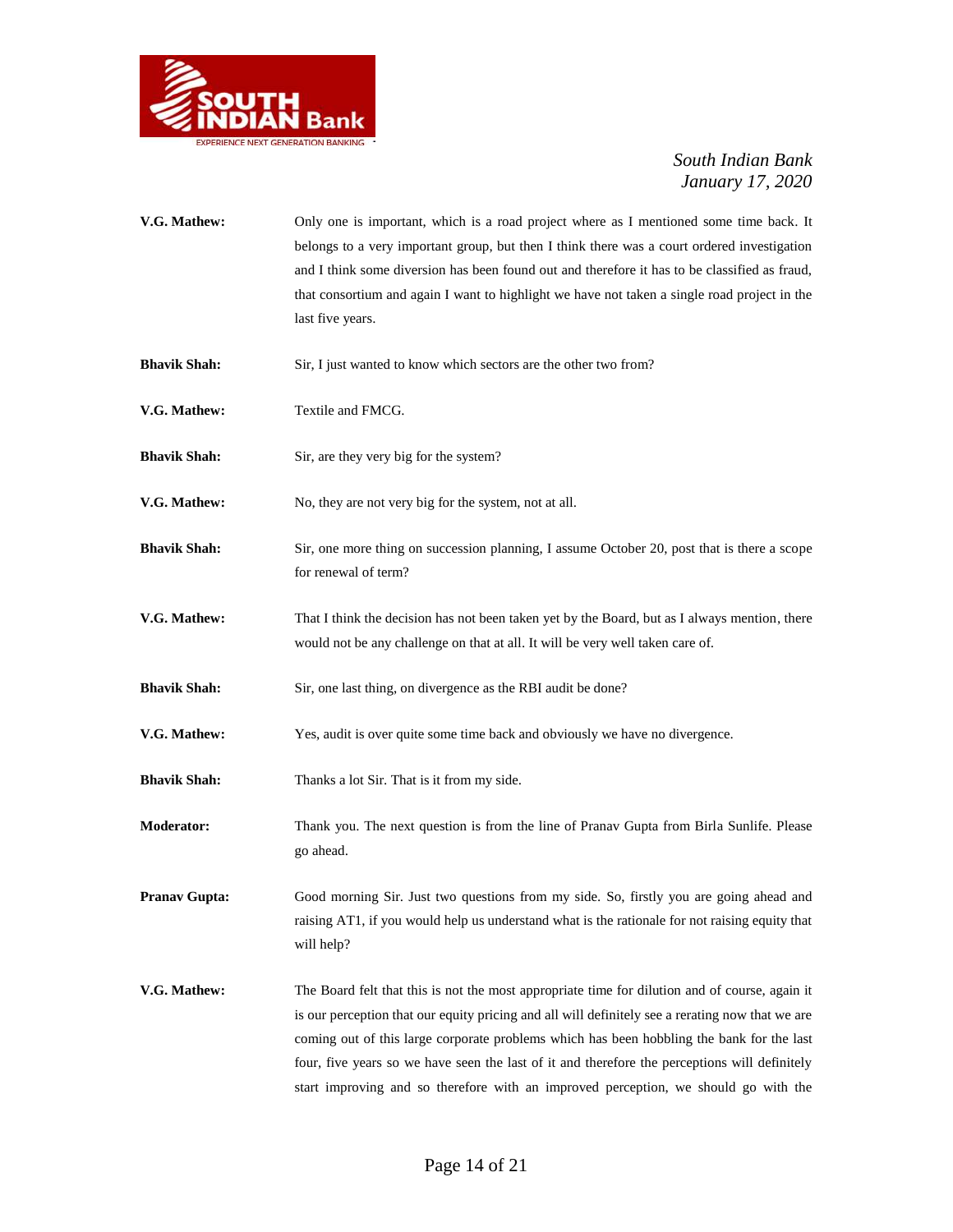

dilution process, so that our existing shareholders do not get into disadvantage and additional Tier I is a doable exercise that is what we have seen.

- **Pranav Gupta:** Sir, but given that margins are not improving from here on, why put additional pressure on your P&L to take a hit on interest?
- **V.G. Mathew:** But the point is it is not a static scenario. Obviously, it is leveraged many times. That is one. Secondly, it is definitely hard to see that the CASA, etc., improves to that extent, so that you know the interest burden does not become obvious on our balance sheet. We will work very hard on those things.
- **Pranav Gupta:** Just one clarification, is there no reportable divergence or is there no divergence at all, if you can?

**V.G. Mathew:** I do not remember anywhere there is no meaningful divergence of any variety.

- **Pranav Gupta:** Thank you so much.
- **Moderator:** Thank you. The next question is from the line of Sri Karthik from Investec. Please go ahead.
- **Sri Karthik:** Sir, I wanted to check what has been the impact of couple of these issues on cooperative banks on our liabilities? Have you benefited by it or has there been absolutely no impact?
- **V.G. Mathew:** We do not find any impact of any variety, anything at all, yes.
- **Sri Karthik:** But generally our sense speaking to customers do you see them overtly worried about given high ticket deposits into the banks particularly smaller banks?
- **V.G. Mathew:** Our deposits franchise is growing steadily across the geographies although Kerala is a very primary geography for us. It is growing steadily across the country, across branches, in the same manner and as you all know we do not pay anything more than the peer banks. There may be one bracket alone, we maybe maintaining a 5-basis points differential. That is the only thing that we are doing otherwise, there is absolutely no extra interest rate that we pay and everything is growing, our deposits are growing, our core deposits are growing, CASA is growing, NRI deposits are growing.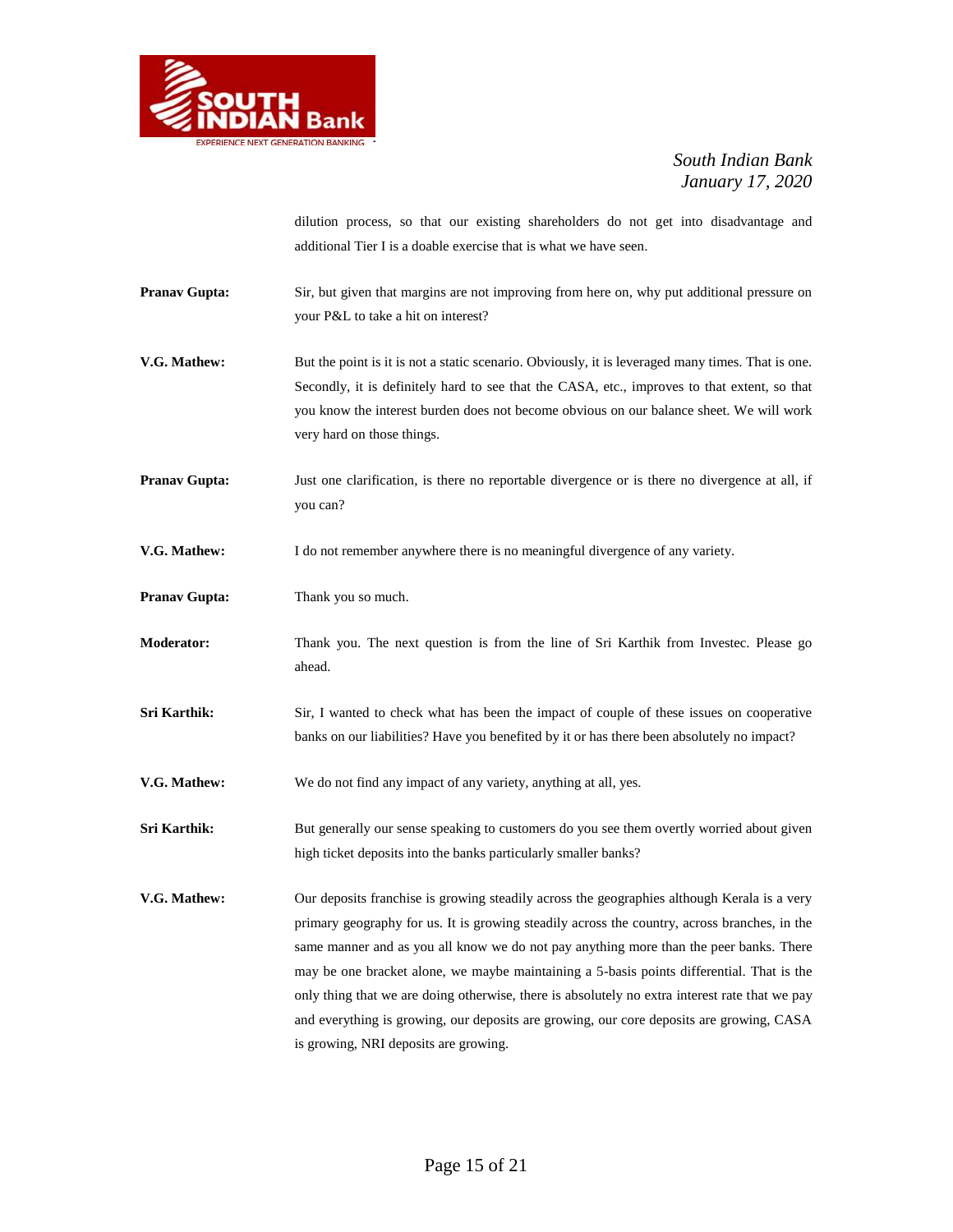

- **Sri Karthik:** Sir, the second question is on your expectation towards MSME. You seem to be very, very positive in terms of your expectations on growth etc., is the optimism coming from the fact that your customer segment that you have is actually demonstrating better in terms of revenue momentum, cash flows that you can see into your accounts or is it a general expectation on the macro recovery?
- **V.G. Mathew:** No, in fact the expectation on the macro recovery is certainly not very high at the moment. We mentioned that also. That is one of the reasons why the MSME is not growing at 20%. It is growing only at 14% for that reason because as I mentioned sometime back the underwriting rules are immediately changed in the centralized environment. The moment there is perception of additional risk in any particular segment. So, obviously the sanctions do not get done, but as far as the bank is concerned, our overall approach is definitely in favour of the MSME because that is an important sector for us. So, it is 25% of the loan book of the bank and we would definitely see that sector growing steadily, but that does not mean that we will take additional risk in that sector or if the cash flows are not visible or the documentation is not available correctly or the securities are not available, we are not impressed with that account at all.
- **Sri Karthik:** Because in a lot of situation, the problem which these MSMEs is facing is a business viability itself is under question, so while some of the near term stressed numbers might be okay, but the arbitrage that they used to enjoy and just because there were a few inefficiencies in the system, they were surviving, I think, a lot of those are getting challenged and disruptive. Are you not worried for the customer base?
- **V.G. Mathew:** We are sensitive about all these parameters. The only thing is we will get into the rule book. That is all what happens. It is a constant evaluation that is going on from the credit vertical, from the risk management vertical, so constantly there is a dialogue and evaluation. That is what happens. So, obviously sometimes what happens is we have MSME growing better than what we are growing today, so obviously it depends on the environment. The environment is not good, obviously it will not grow that much, but the critical point is our lending is not on the basis of only primary security. Our lending is also on the basis of significant amount of collateral security. In Kerala if you are talking about a trader, it has to be 100% primary security then only it is going to work and the collateral security is by way of land, building, residential property, etc., etc., then only the paper moves.
- **Sri Karthik:** Sir, a last bit on capital, while I understand the CET1 ratios are still okay and the comfort levels there could be closer to 12%. On the leverage bit what is the comfortable leverage that you would want to operate at?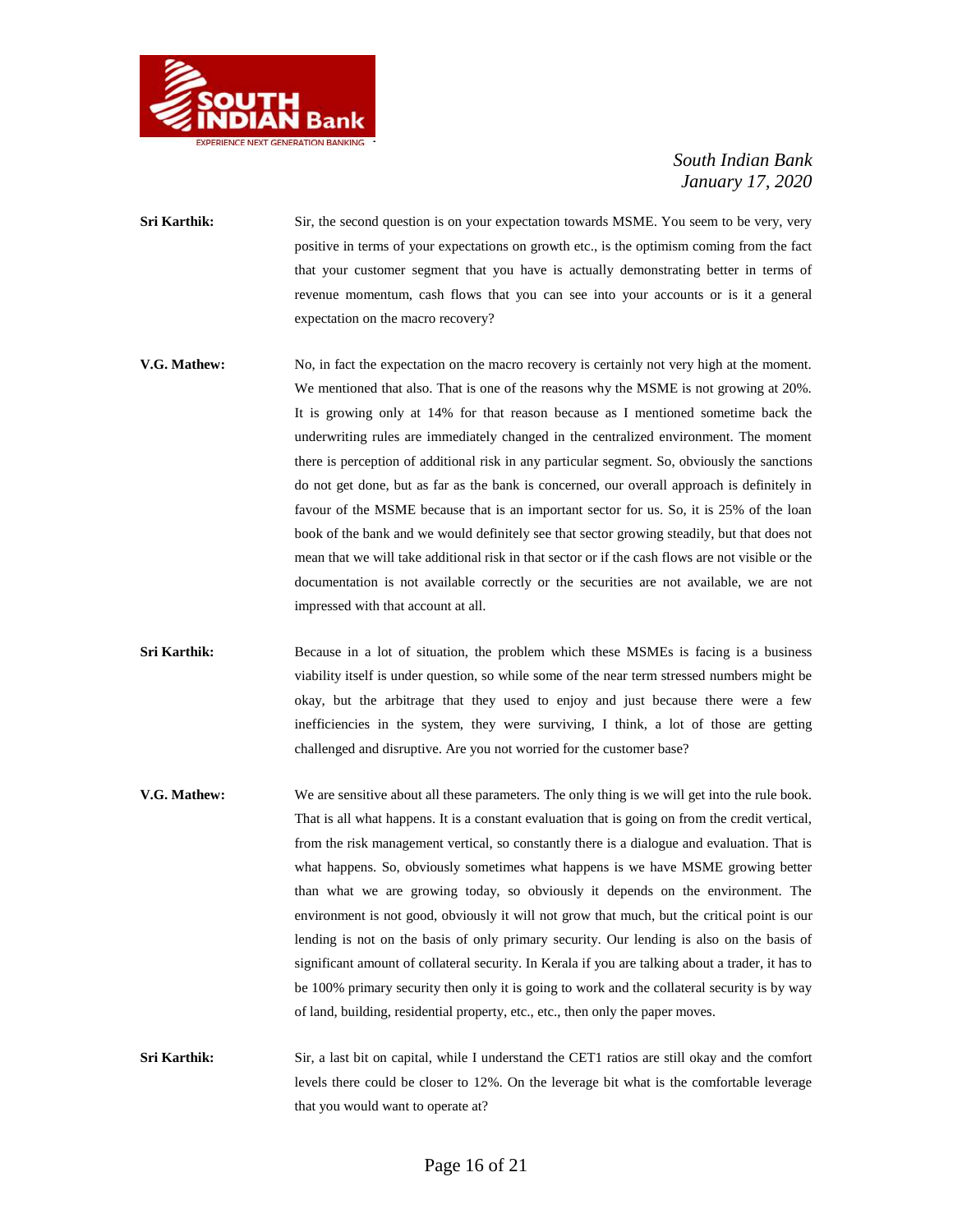

- **V.G. Mathew:** Leverage is a little on the higher side for us because we have a gold loan portfolio, which is significant and obviously it is zero risk weight. So leverage is traditionally little higher on our bank, but we are very comfortable about it even today, 12% is quite fine for us. Only thing is with the reasonable amount of growth coming in and there is an opportunity, if it is there, we would like to be a little better capitalized than this. That is the only thing. We know how much is the claw back likely to happen plus we need some more particularly on the CET1 side so therefore we would like to see that some more additional Tier I is raised. That is about all.
- Sri Karthik: Sir, would a 12x leverage be comfortable, 14x leverage be comfortable. Have you had any discussions along those lines?
- **V.G. Mathew:** In the sense indirectly yes. We know our ROA is relatively low and the slightly higher leverage obviously gives us a better ROE that is always there, but I am sure I mean what we are looking at is not only our own comfort, our Board is comfortable with 12%. For example, CRAR, but if you look at the peer banks, there is a comparison separately, so we are meeting all the regulations, we are meeting the Board requirements, till we may come into an adverse position, just because peer banks are having a better capitalisation. So it is better to be there and now that all our other problems are getting over, this is the time we start looking at all these opportunities.
- **Sri Karthik:** Great Sir. Thank you so much.

**Moderator:** Thank you. The next question is from the line of Manvardhan Ved from Laurel Investments. Please go ahead.

**Manvardhan Ved:** Good morning Sir. Sir, just wanted to understand your QoQ why is the profitability on the retail side substantially lower?

**H. Chithra:** On the retail side, yield is slightly lower than Q2 for various reasons. Otherwise, interest rate is coming down, so naturally there will be demand from the customer and that is the basic reason of profitability coming down in retail portfolio on a QoQ basis.

- **Manvardhan Ved:** Do we see this trend continuing or is there some stability?
- **H. Chithra:** It can have a stability going forward. The downward trend may not continue.
- **Manvardhan Ved:** Thank you.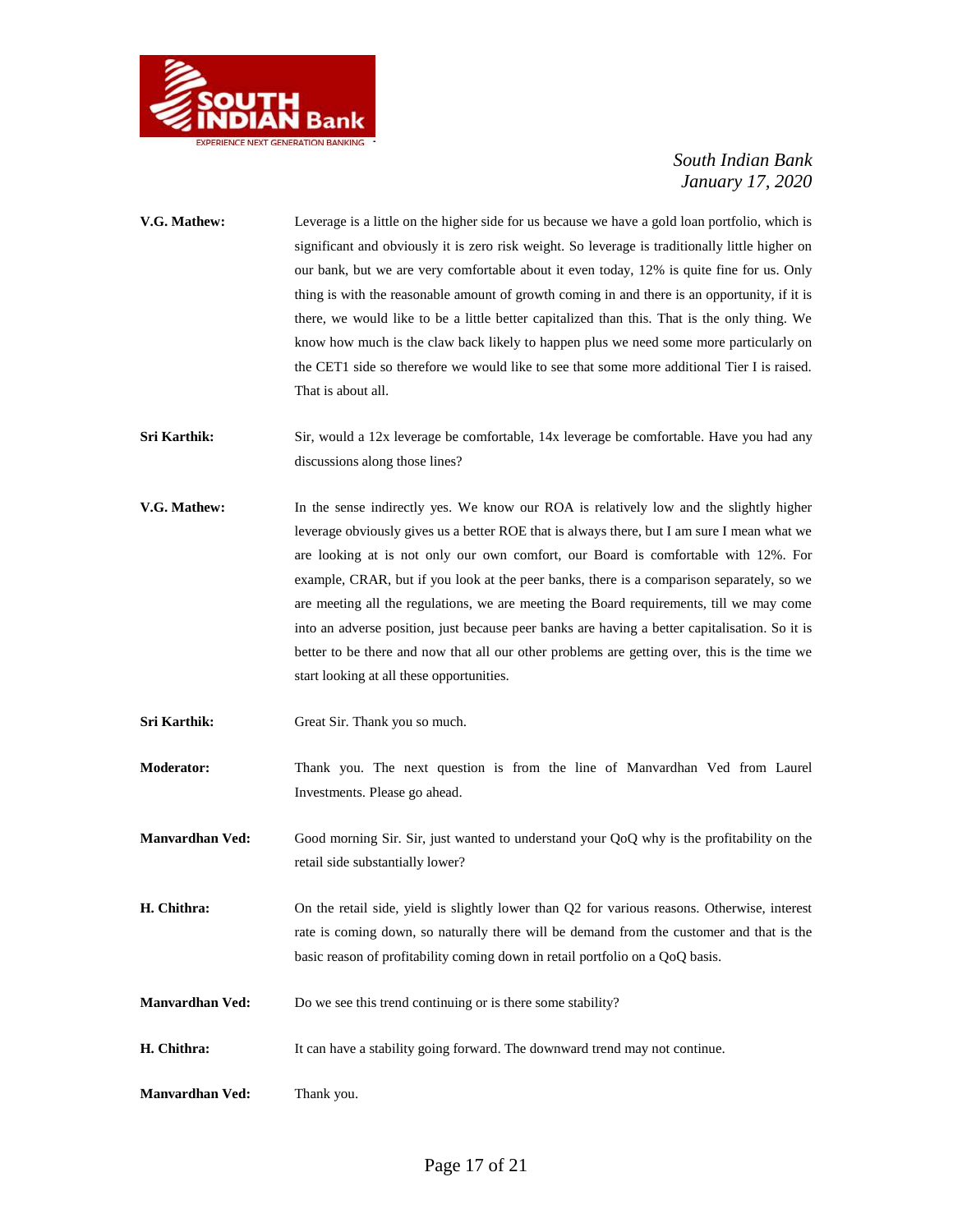

- **Moderator:** Thank you. The next question is from the line of Saikiran Pulavarthi from Haitong Securities. Please go ahead.
- **Saikiran Pulavarthi:** Just a couple of questions on the liability franchise. I think in the last two quarters, you have seen some movement, at some point of time, if I look at your cost of deposits the margins have seen some sort of a moderation, while your yields are moving up, just want to understand what are those things which are working on the liability side for you and how do you look going forward?
- **V.G. Mathew:** Liability side, the most important thing is we would like to reduce the bulk deposits to the extent possible, but that does not mean that we will not look at that all. It is an important portfolio for us, so we will definitely look at that also, but that is one way which the liability franchise can be improved a little bit, then the CASA is the main pillar. It has reached 25.2% at the moment. Our target of course is better than that but I would not be able to give a commitment on that exactly of where we target at the moment. We definitely intent to maintain this and that is the most important thing at the moment.
- **Saikiran Pulavarthi:** But any initiative to starting to yield results for you? What are the things because maybe reduced competition or may be the risk averseness in the market, so people are happy to deal with you? What is that helping you at this moment Sir, if you can elaborate that will be really helpful?
- **V.G. Mathew:** For example, if you look at some of the regions in Kerala, they have already crossed their 30% mark which is the internal target for CASA. So, obviously a lot of people are putting a lot of money with us and that is primarily because of that additional relationship that we are having. That is one side of it. Second side, there is a significant amount of deepening that is going on because of the analytics and the data, which is available for the stabilised environment today and there are significant verticalization that have taken place so there are people responsible for CASA, people responsible for trusts and associations and all those things, people responsible for government business separately, so there are so many verticals today which are all focused on the CASA type and similarly there is a vertical which is running on the term deposit side or on the recurring deposit side, so there are campaigns running continuously, there are people who are monitoring that steadily and there are efforts to mine on the basis of the database that we are having. For example, wherever we find that our customers are still maintaining deposits elsewhere we try to get them back over here. So these are the efforts that is all going on, which is definitely helping us quite a lot.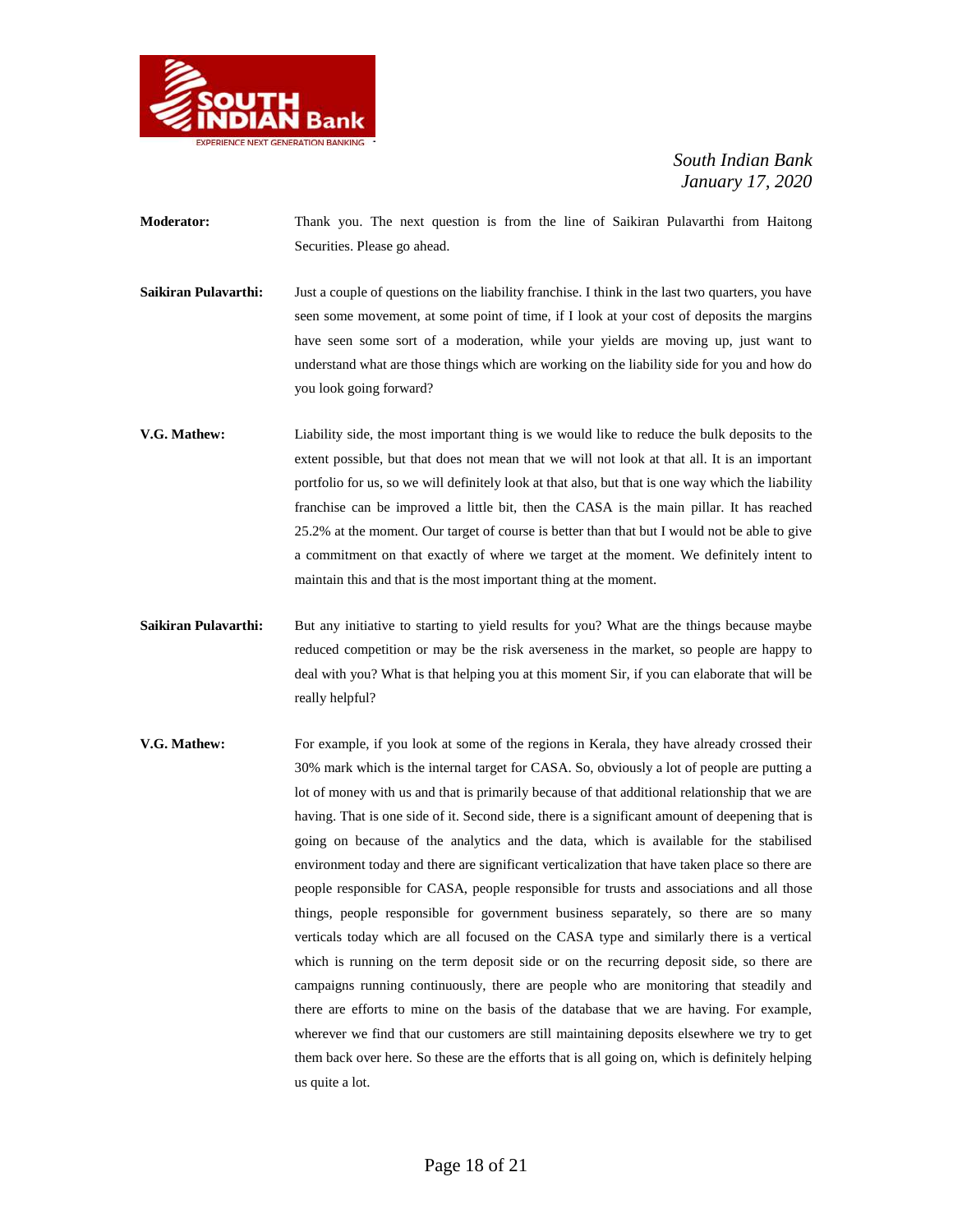

- **Saikiran Pulavarthi:** Thanks. Second question is on the slide #20, what you have on the rating profile of the corporate loan book, if I look at BBB and below actually is seeing an increase so just want to understand, of course, I do understand that less than BBB is coming down from 8.3% to 3% while BBB has increased from probably 14.5% as of March to 26.5% as of December. Are you worried at this point of time with this deterioration on the rating profile? How do you see this?
- **V.G. Mathew:** No, we are not at all worried about the rating profile because we know these accounts, which are the accounts that they are slightly lower rated, but then all those accounts for example, there is a road project there, which has been with us for more than seven, eight years. So, obviously every time, there would be some problem or the other, but then it has never come into a default situation or even an SMA situation at all for us then we talked about one account, which is of course the irrigation system account, another account which is restructured account, you have 21 Crores, so obviously he cannot get a rating, a good rating at all, but we cannot accelerate the account, we cannot do anything about it, so we are just continuing there, but we do not have a problem coming out of these accounts. That is the most important thing. That is what we are looking at very carefully and that is the reason why today we are saying that we have no concerns on any of these accounts and in any case, all the larger accounts are all very well rated.
- **Saikiran Pulavarthi:** One final last question if I look at your branch network broadly in the last three years has been more or less at 900 levels, do you have any thoughts of increasing that going forward, any thoughts?
- **V.G. Mathew:** We do have actually. Yes, what we have been doing is a lot of rationalisation also has been happening and another thing that we are doing is instead of opening up a full-fledged branch, we are trying to open only extension counters, part-time outfits so that the cost is really coming down and not only that we are able to assess the potential in a particular locality and then convert into the branch full scale branch if there is an aim that has been coming out of that. So we are very sensitive about that aspect. So, that is one of the reasons why we are not seeing a significant change in the network, but along with that I would say that there are certain geographies which we are focusing on at the moment for branch expansion, for example, coastal Andhra we do not have many branches, we are working on that, even in the Northeast what we are having is a very limited presence, one branch in many of the states, we would like to see some more traction that side. Then in some of the other industrial clusters we do have a branch in many of those places, but we would like to see maybe one or two branches in each one of them. So these are all areas on which we are working on.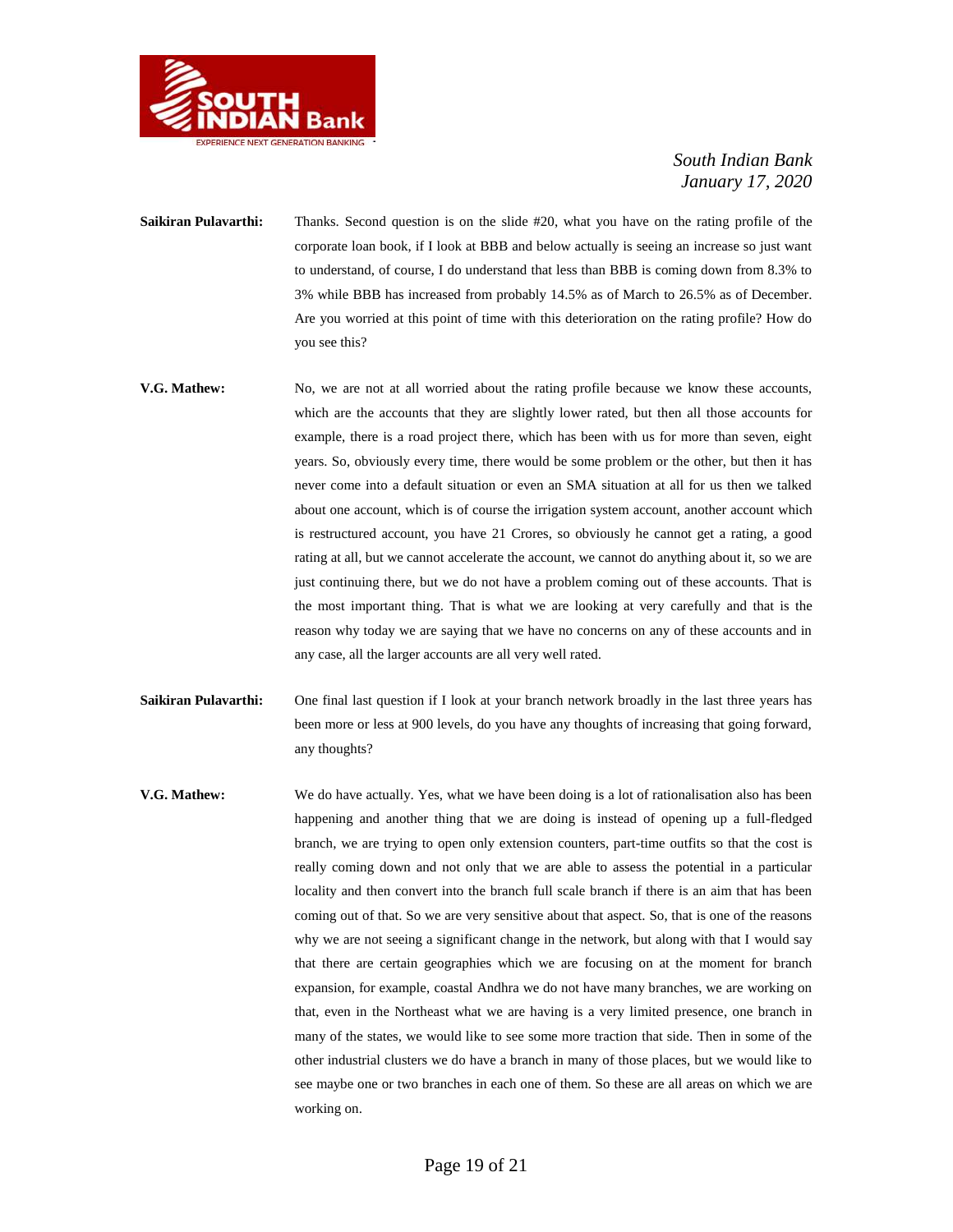

Saikiran Pulavarthi: Great. Thanks a lot Sir. That is really helpful.

**Moderator:** Thank you. The next question is from the line of Amit Rane from Quantum Securities. Please go ahead.

- **Amit Rane:** Thank you for the opportunity. My question is about asset quality on the MSME. We had seen the slippages are coming down and at the same time our restructuring in MSME is on a higher side, if we calculate as a percentage of advances it is coming to 3.5%. So, once this scheme gets over in April 2020 what is your outlook on the MSME slippages in Q1 of next year?
- **V.G. Mathew:** From the restructured book, we are looking at 15% to 20% slippage. Although I cannot say specifically that I am getting a feedback from a specific account that there has to be something to be done about it, but that is not the case, but overall our sense is that around 15% to 20% slippage we should expect. So that is about all. Otherwise, many of the restructured accounts, particularly Kerala based accounts, the Tamil Nadu based accounts they are all very safe accounts, because there is a lot of stake for them. Their entire collateral security is also with the bank and in the event of any failure our loss also is going to be very, very minimal.
- Amit Rane: Sir, can you provide similar number for the Kerala floods restructuring? How much slippage can we expect from 180 Crores?
- **V.G. Mathew:** The problems are really not there so much because we are not encountering anything significant at the moment. They are able to service. They are able to manage. Now we will see in March whether there is any more difficulty they are facing. So far, people are saying, our Regional Heads are confirming that there is no serious issues with many of these borrowers, we will try and evaluate this a little bit in March when the actual repayment comes, all of them are saying that there is no real problem at the moment, but we are mentally prepared for maybe 15% to 20% kind of slippages all over and that is one of the reasons why we are still taking a very conservative view for the next year saying that it will be 200 Crores to 250 Crores per quarter. So that is the reason for that.

**Amit Rane:** Thanks a lot.

**Moderator:** Thank you. As there are no further questions, I will now like to hand over the conference to Mr. Yuvraj Choudhary for closing comments.